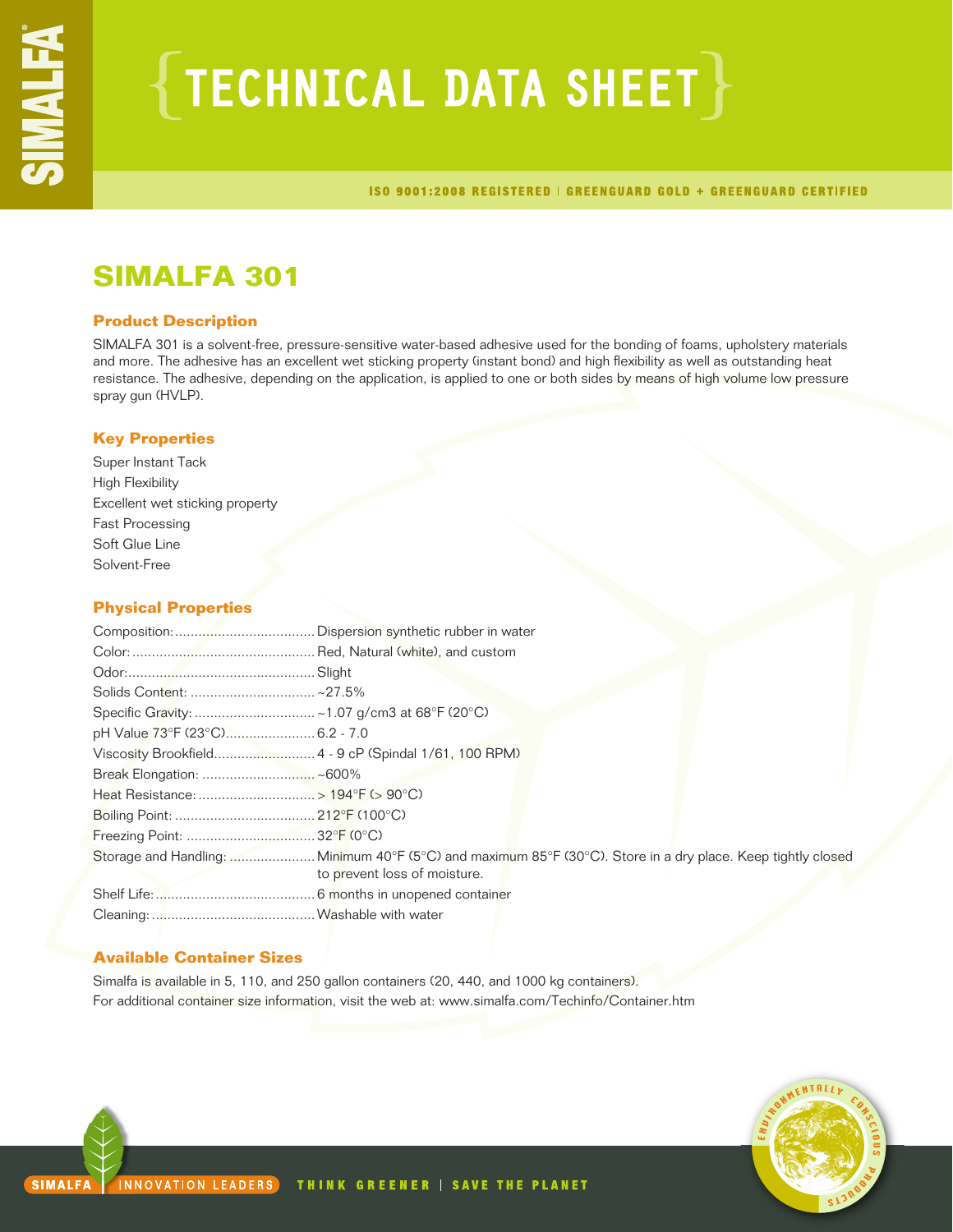## **Surface Preparation**

Surfaces must be clean, dry and dust free. Any petroleum based product such as oil or grease can prevent suitable bonding.

## **Application**

Never agitate or mix before using. Simalfa can be applied to both surfaces with a spray gun. However, in many instances, single sided application is the preferred method. Hold the spray gun between 4"- 8" (10cm - 20cm) from the surface and be sure to overlap the pattern slightly with each pass to ensure uniform coverage.

## **Coverage**

Coverage will vary depending on the porosity of substrates and strength of adhesive bond desired. Typical users will cover up to 1000 square feet per gallon. In all cases, user evaluation will be required to determine the optimum coverage levels for their application.

## **Assembly and Bonding Time**

Simalfa bonds immediately after spraying. Users can reposition the substrates, to maximize the quality of their product, without re-spraying. Pressure may be applied via manual or mechanical methods to enhance the initial bond. In addition, the user can place the substrates together immediately or up to 15 minutes after spraying if required by their production process. After 15 minutes the adhesive may dry and the final adhesion can suffer, or a pseudo-adhesion could take place.

The final bond is achieved once the residual water has evaporated. Although water evaporation happens quickly, it is recommended users wait 24 hours before performing any final bond testing.

## **Application Method and Equipment**

SIMALFA is best dispensed via our patented Free Flowing gravity delivery system and applied with our high volume low-pressure (HVLP) spray guns. Other spray gun manufacturers may also have suitable application equipment. To find out if your spray gun works with Simalfa, just contact us, we can help.

| We can supply all the necessary design, engineering and equipment to properly install and use SIMALFA.             |
|--------------------------------------------------------------------------------------------------------------------|
|                                                                                                                    |
|                                                                                                                    |
|                                                                                                                    |
| Method of Dispensing:  Free Flowing System (Patent#: 5868319) or pressure container.<br>Pumping is not recommended |
| colored metals such as aluminum, steel, brass, etc.                                                                |
| Cleaning of Equipment: Use water only. Never use solvents of any type.<br>DO NOT SUBMERGE SPRAY GUN IN WATER       |

## **Cleanup**

In some cases wet adhesive may be removed with water. Dry adhesive cannot be removed from porous substrates such as foams or fabrics. It is recommended that users prevent adhesive from getting on surfaces where it's not wanted.

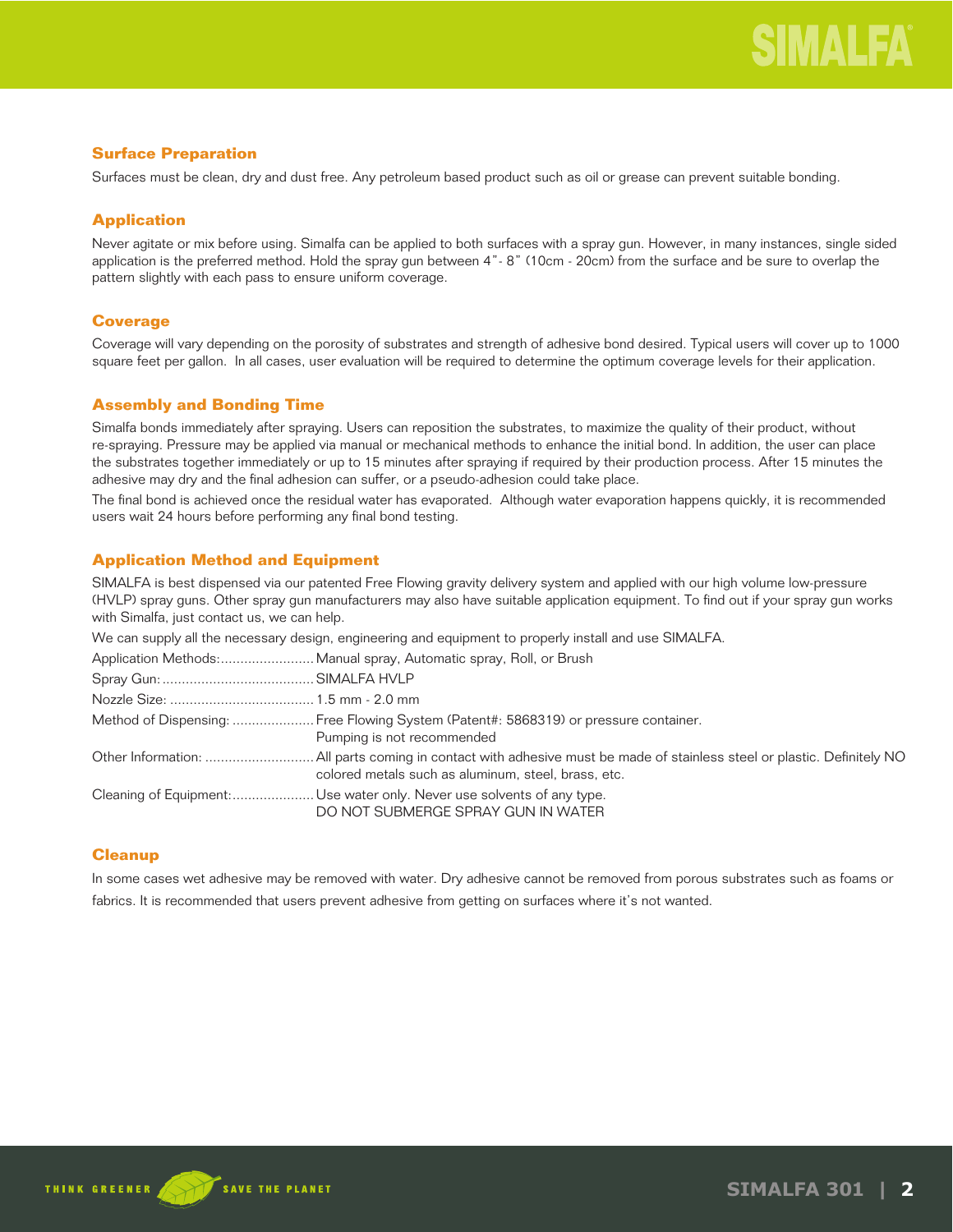## **Suggested Spray Gun Settings to Start**

To set the spray gun, turn knob completely tight. Using a Sharpie marker, place a dot at 12 o'clock position. Then unscrew until achieving desired position (counting turns and partial turns in ¼ increments). Below are some starting settings to make things easier.

| <b>Spray Gun</b>  | <b>Desired Pattern Width</b> | <b>Atomization Air (Regulator)</b> | Pattern Width Knob | <b>Fluid Volume Knob</b> | Air Knob                    |
|-------------------|------------------------------|------------------------------------|--------------------|--------------------------|-----------------------------|
| Simalfa G21 2.0mm | . 0-3"                       | 20 psi                             | 0 turns out        | 0.75 turns out           | full open-using regulator   |
| Simalfa G21 2.0mm | $3-6"$                       | 25 psi                             | 0.5 turns out      | 1.0 turns out            | full open - using regulator |

## **Precautionary Information**

Please refer to the Safety Data Sheet and Product Label for Health and Safety Information before using Simalfa.

## **For Additional Information**

To request further information visit our website at WWW.SIMALFA.COM, contact us via telephone at (973)423-9266, or mail us at SIMALFA, 15 Lincoln Street, Hawthorne NJ 07506 USA. To arrange an on-site demonstration please contact us at (973)423-9266 immediately.

## **Important Notice**

This information is accurate to the best of Alfa Adhesives, Inc.'s knowledge, or obtained from sources believed by Alfa Adhesives, Inc. to be accurate. Because many factors may affect processing or application/use, we recommend that you make tests to determine the suitability of this product for your particular purpose prior to use. No warranties of any kind, either expressed or implied, including warranties of merchantability or fitness for a particular purpose, are made regarding products described or designs, data or information set forth, or that the products, designs, data or information may be used without infringing the intellectual property rights of others. In no case shall the descriptions, information, data or designs provided be considered a part of our terms and conditions of sale. Further, you expressly understand and agree that the descriptions, designs, data, and information furnished by Alfa Adhesives, Inc. hereunder are given gratis and Alfa Adhesives, Inc. assumes no obligation or liability for the description, designs, data and information given or results obtained, all such being given and accepted at your risk.

## **TDS Prepared by:**

Alfa Adhesives, Inc. 15 Lincoln Street Hawthorne, NJ 07506 USA Tel: 973.423.9266 Fax: 973.423.9264

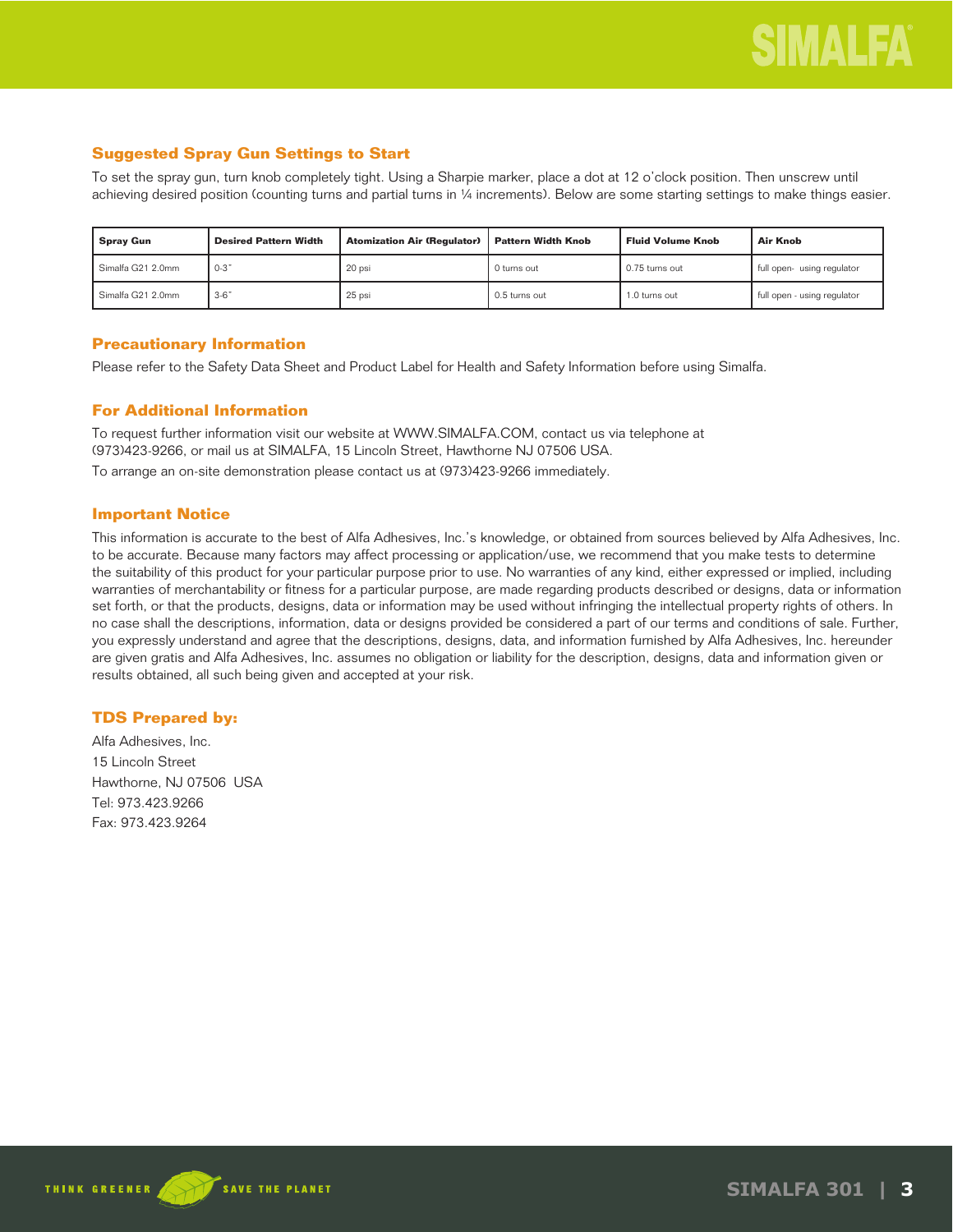# $\{SAFFITY$  DATA SHEET $\}$

**ISO 9001:2008 REGISTERED | GREENGUARD GOLD + GREENGUARD CERTIFIED** 

## **SIMALFA 301**

## **SECTION 1: Identification**

| Product identifier:  SIMALFA 301                        |                                                                     |
|---------------------------------------------------------|---------------------------------------------------------------------|
|                                                         |                                                                     |
| Product Code Number:  301                               |                                                                     |
|                                                         |                                                                     |
|                                                         | Recommended use:  Adhesives. Industrial Use. Flexible foam bonding. |
| Recommended restrictions:  Uses other than those above. |                                                                     |
| <b>Manufacturer Information:</b>                        |                                                                     |
| Company name:  Alfa Adhesives, Inc.                     |                                                                     |
|                                                         |                                                                     |
|                                                         |                                                                     |
|                                                         |                                                                     |
|                                                         | Company contact name: Darren Gilmore, darren.gilmore@simalfa.com    |
| Emergency phone number:  1.973.423.9266                 |                                                                     |

## **SECTION 2: Hazard(s) identification**

## Classification of the chemical in accordance with paragraph (d) of §1910.1200: Physical hazards:.............................. Not classified as a physical hazard under GHS criteria Health hazards:................................. Not classified as a health hazard under GHS criteria Environmental hazards:..................... Not classified as a physical hazard under GHS criteria. GHS signal word: ................................ Not applicable. GHS hazard statement(s): ................. This mixture is classified as not hazardous according to paragraph (d) of §1910.1200. GHS Hazard symbol(s): ................... Not applicable.

## GHS Precautionary statement(s):

## Hazard(s) not otherwise Classified (HNOC):

Avoid inhalations of spray mists and/or spray vapors.

## Ingredient(s) of unknown acute toxicity:

Not applicable.

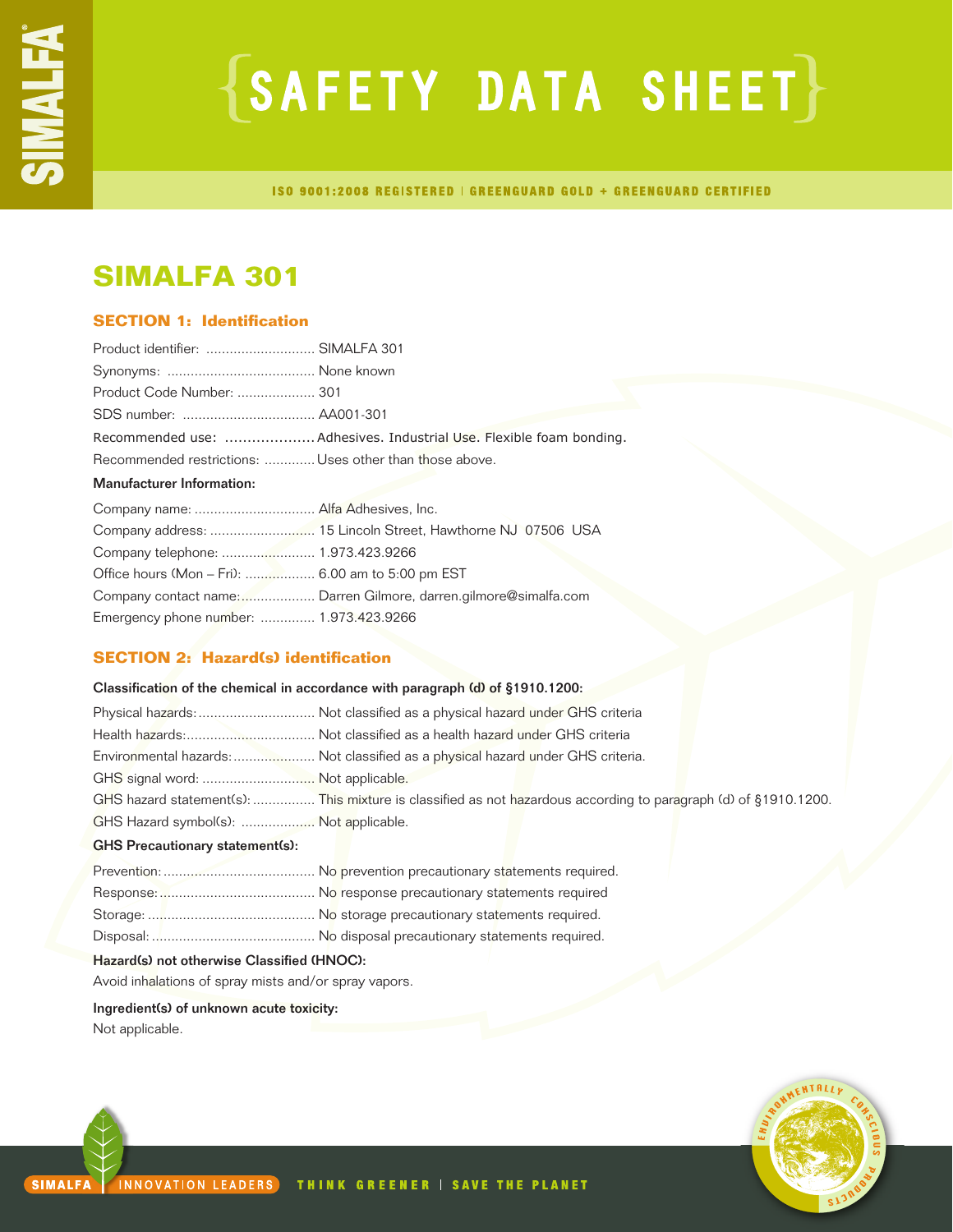## **SECTION 3: Composition/information on ingredients**

## Mixture:

CR (polychloroprenes, Chloroprene rubber), Additive, Water.

| l Chemical Name                   | CAS# | <b>Concentration (weight %)</b> |
|-----------------------------------|------|---------------------------------|
| No hazardous components above the |      |                                 |
| l classification threshold        |      |                                 |

Note: The balance of the ingredients are not classified as hazardous, or are below the classification threshold under the criteria of the Federal OSHA Hazard Communication Standard 29 CFR 1910.1200.

## **SECTION 4: First-aid measures**

## Description of necessary measures:

## Inhalation:

Remove to fresh air. In case of irritation of the respiratory tract seek medical advice.

### Skin contact:

After contact with skin, wash immediately with soap and water. In case of skin irritation, seek medical treatment.

### Eye contact:

If product gets into the eye, keep eyelid open and rinse immediately with large quantities of water, for at least 5 minutes. Subsequently consult an ophthalmologist.

#### Ingestion:

Contact a physician/medical advice immediately.

#### Most important symptoms/effects, acute and delayed:

None currently known.

#### Indication of immediate medical attention and special treatment needed:

If any symptoms are observed, contact a physician and give them this SDS sheet.

## **SECTION 5: Fire-fighting measures**

#### Suitable extinguishing media:

Water. Foam. Dry extinguishing powder.

## Unsuitable extinguishing media:

None known.

#### Specific hazards:

Product is not combustible. In case of fire and/or explosion do not breathe fumes. Combustion products – Irritating gases and vapors. Special protective equipment and precautions for fire-fighters: Full protective clothing and NIOSH-approved self-contained breathing apparatus should be worn. Use water to cool exposed containers.

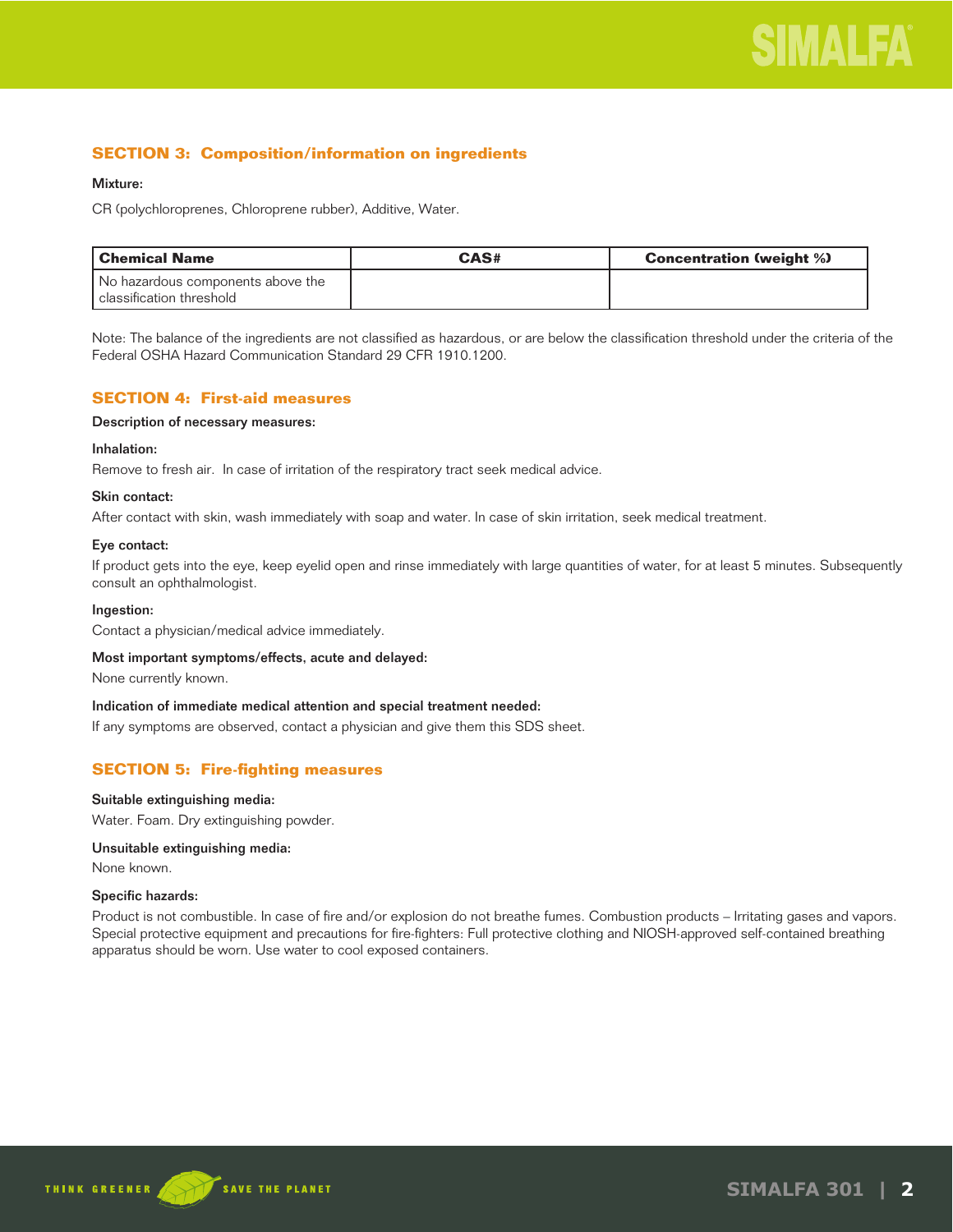## **SECTION 6: Accidental release measures**

#### Personal precautions, protective equipment and emergency procedures:

Wear appropriate protective equipment, such as gloves, goggles and protective clothing, as conditions warrant (see Section 8). See Sections 2 and 7 for additional information on hazards and precautionary measures. Change contaminated clothing.

## Environmental Precautions:

Stop spill/release if it can be done safely. Do not empty into drains or the aquatic environment. Cover drains.

### Methods and material for containment and cleaning up:

Remove mechanically, placing in appropriate containers for disposal. Absorb with liquid-binding material (e.g. sand, diatomaceous earth, acid- or universal binding agents). Clear contaminated area thoroughly. Retain contaminated washing water and dispose. Dispose of in accordance with all local, state, and federal regulations.

## **SECTION 7: Handling and storage**

#### Precautions for safe handling:

The necessary precautions for handling chemicals should be followed. If suction of the immediate vicinity is impossible or insufficient, adequate airing of the working place must be ensured. Use good personal hygiene practices and wear appropriate personal protective equipment (see section 8).

#### Conditions for safe storage, including any incompatibles:

Store only in original container. Keep container tightly closed. The adhesive is sensitive to frost! Temperatures below 0°C will destroy the adhesive!

## Storage conditions:

Store between 5°C to and 30°C

### Shelf life:

6 months in unopened container.

## **SECTION 8: Exposure controls/personal protection**

#### Control Parameters:

## Occupational exposure limits:

Does not contain substances above concentration limits fixing an occupational exposure limit.

| I US OSHA HAZARDOUS COMPONENTS (29 CFR 1910.1200): |                  |                   |
|----------------------------------------------------|------------------|-------------------|
| Permissible Exposure Limits                        |                  |                   |
| Substance                                          | PEL-TWA (8 hour) | PEL-STEL (15 min) |
| Not Applicable                                     |                  |                   |

| US ACGIH Threshold Limit Values |                  |                   |
|---------------------------------|------------------|-------------------|
| l Substance                     | TLV-TWA (8 hour) | TLV-STEL (15 min) |
| Not Applicable                  |                  |                   |

| NIOSH Exposure Limits |            |             |
|-----------------------|------------|-------------|
| Substance             | <b>TWA</b> | <b>STEL</b> |
| Not Applicable        |            |             |

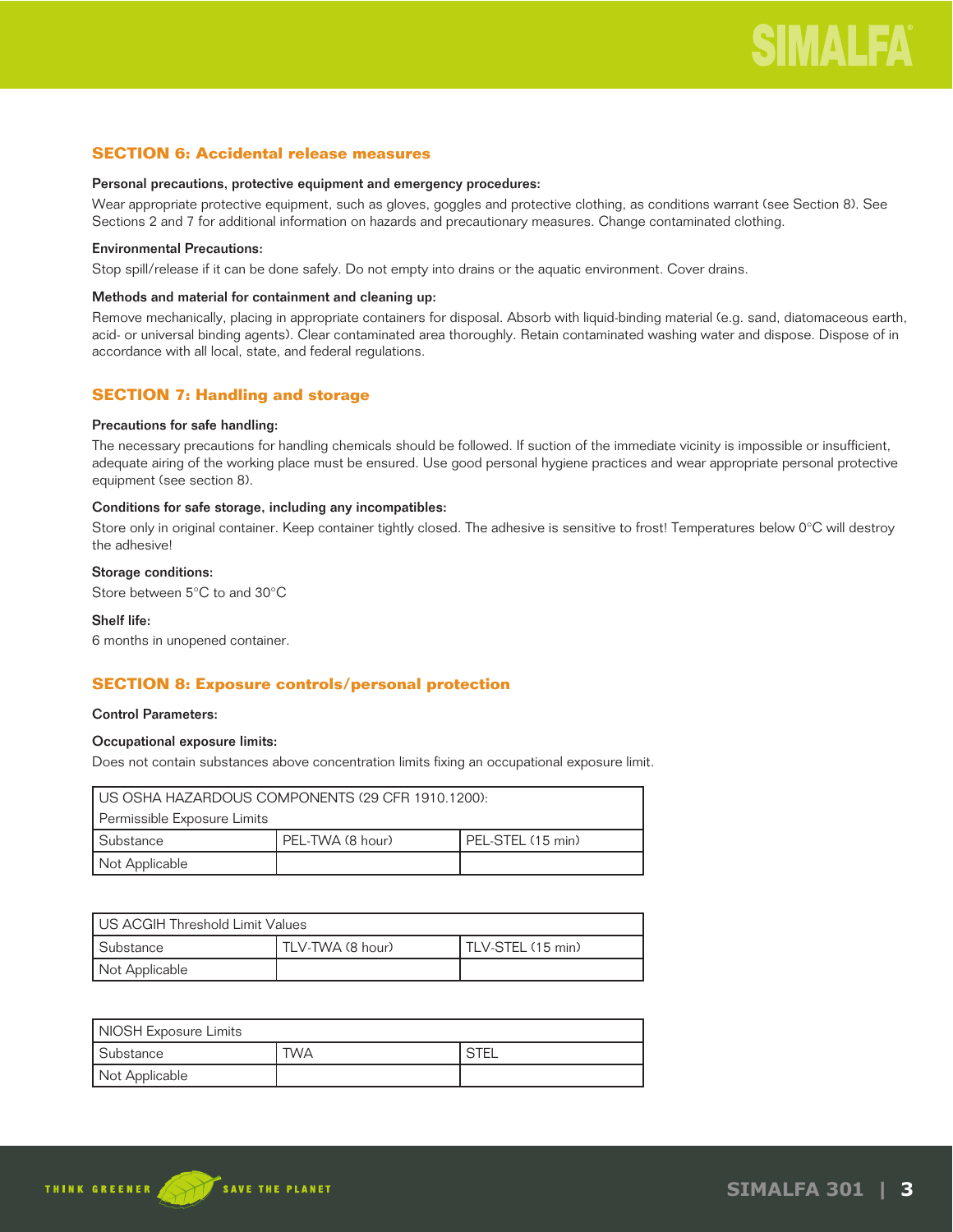### Appropriate engineering controls:

General room ventilation should be adequate. See also Section 7.

#### Individual protection measures, such as personal protective equipment:

## Eye/face protection:

Use suitable safety glasses. Eye protection should be compliant with OSHA regulations.

#### Skin and hand protection:

Use appropriate gloves. Gloves must be inspected prior to use. Use proper glove removal technique (without touching glove's outer surface) to avoid skin contact with this product. Dispose of contaminated gloves after use in accordance with applicable laws and good laboratory practices. Wash and dry hands.

## Respiratory protection:

Avoid inhalations of spray mists and/or spray vapors. Work in well ventilated areas, where risk assessment shows air-purifying respirators are appropriate, use type N95 (US) or type P2 (EN 143) respirator. Use respirators and components tested and approved under appropriate government standards such as NIOSH (US) or CEN (EU).

## Other:

Other protective clothing may be required depending on degree of exposure.

## Thermal hazards:

No data available.

## **SECTION 9: Physical and chemical properties**

#### Appearance

| Melting point/freezing point:  Not applicable               |  |
|-------------------------------------------------------------|--|
|                                                             |  |
|                                                             |  |
|                                                             |  |
|                                                             |  |
| Flammability (solid, gas): Non-flammable                    |  |
| Upper/lower flammability or explosive limits                |  |
| Flammability limit – lower %): Not applicable               |  |
| Flammability limit - upper (%):  Not applicable             |  |
| Explosive limit – lower (%):  Not applicable                |  |
| Explosive limit – upper (%): Not applicable                 |  |
|                                                             |  |
|                                                             |  |
| Relative density (@50oC):  ~ 1.07 g/cm3                     |  |
|                                                             |  |
| Partition coefficient (n-octanol/water):  No data available |  |
| Auto-ignition temperature:  No data available               |  |
| Decomposition temperature:  No data available               |  |
|                                                             |  |

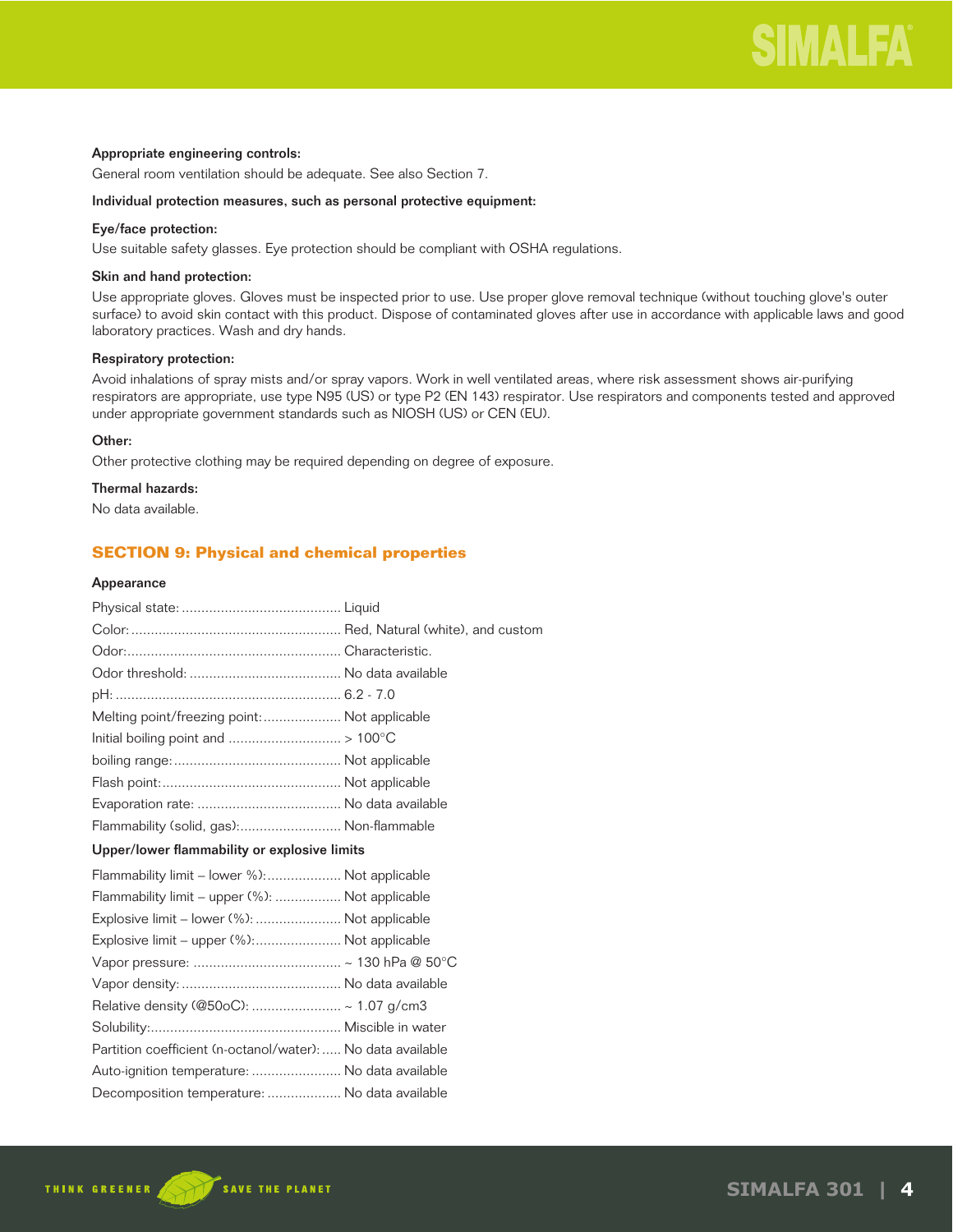| Other information: |  |
|--------------------|--|
|                    |  |
|                    |  |

## **SECTION 10: Stability and reactivity**

| Possibility of hazardous reactions:  Not known |                                                                                                       |
|------------------------------------------------|-------------------------------------------------------------------------------------------------------|
|                                                |                                                                                                       |
| Incompatible materials:  None known            |                                                                                                       |
|                                                | Hazardous decomposition:  Thermal decomposition can lead to the escape of irritating gases and vapors |

## **SECTION 11: Toxicological information**

### Information on likely routes of exposure:

## Symptoms related to the physical, chemical, and toxicological characteristics:

None expected.

## Delayed and immediate effects and chronic effects from short or long-term exposure: None expected.

## Numerical measures of toxicity:

Ingredient Information

| Substance      | Test Type (species)   | Value |
|----------------|-----------------------|-------|
|                | LD50 Oral (Rat)       |       |
| Not Applicable | LD50 Dermal (Rabbit)  |       |
|                | LC50 Inhalation (Rat) |       |

## Skin corrosion/irritation:

Frequently or prolonged contact with skin may cause dermal irritation.

## Serious eye damage/eye irritation:

Not expected to cause serious eye damage/eye irritation.

#### Respiratory sensitization:

No information available on the mixture, however none of the components have been classified as a respiratory sensitizer (or are below the concentration threshold for classification).

## Skin sensitization:

No information available on the mixture, however none of the components have been classified as a skin sensitizer (or are below the concentration threshold for classification).

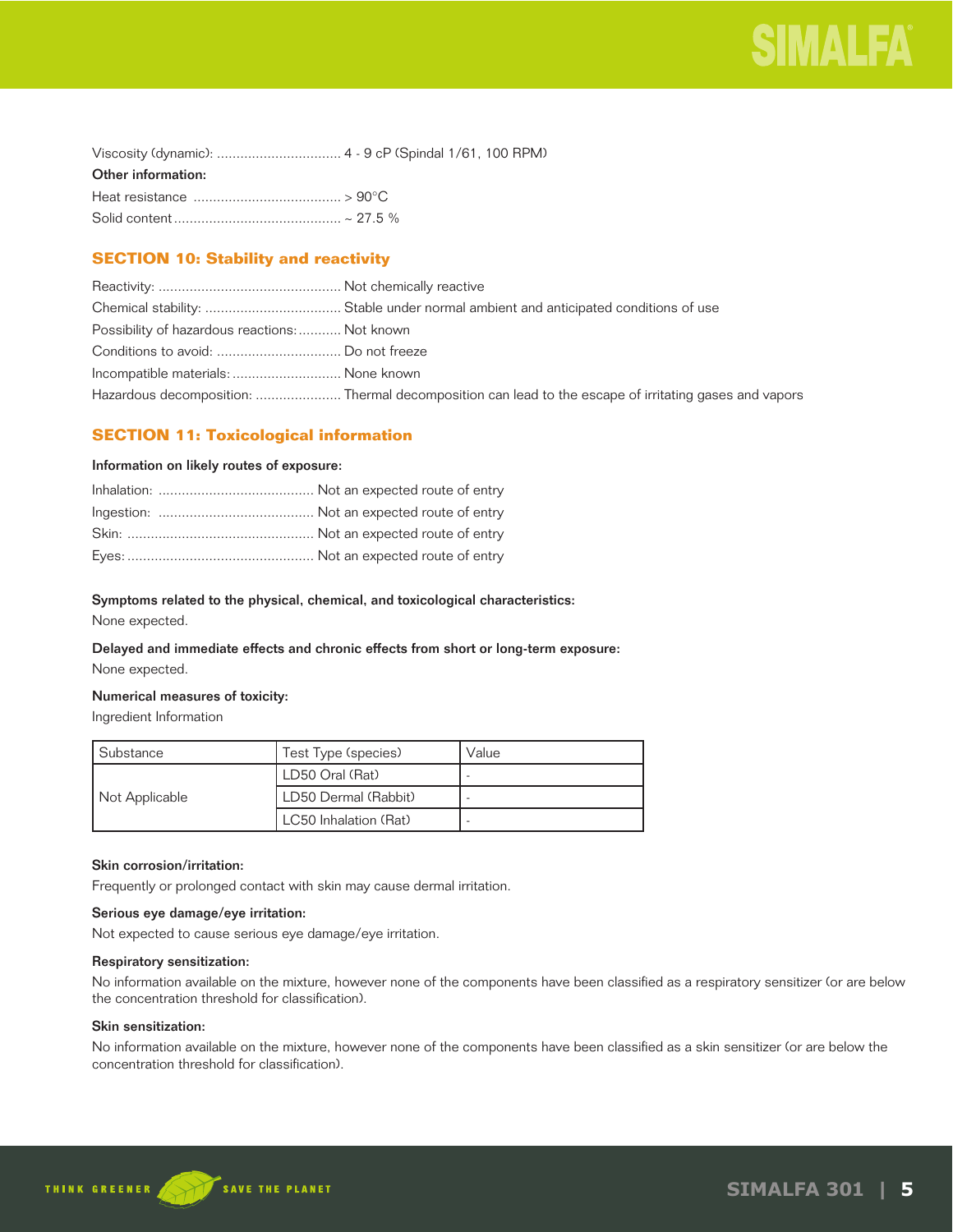### Germ cell mutagenicity:

No information available on the mixture, however none of the components have been classified for germ cell mutagenicity (or are below the concentration threshold for classification).

### Carcinogenicity:

No information available on the mixture, however none of the components are listed in the National Toxicology Program (NTP) Report on Carcinogens (latest edition) or has been found to be a potential carcinogen in the International Agency for Research on Cancer (IARC) Monographs (latest edition), or by OSHA.

### Reproductive toxicity:

No information available on the mixture, however none of the components have been classified for reproductive toxicity (or are below the concentration threshold for classification).

#### Specific target organ toxicity:

#### Single exposure:

No information available on the mixture, however none of the components have been classified for STOT SE (or are below the concentration threshold for classification).

#### Specific target organ toxicity:

## Repeat exposure:

No information available on the mixture, however none of the components have been classified for STOT RE (or are below the concentration threshold for classification). Based on new information regarding a raw material that is being used in the formulation of this product, a clarification is under way as to whether a classification in a hazard class after repeated exposure (inhalation) is required.

### Aspiration hazard:

No information available on the mixture, however none of the components have been classified for aspiration hazard (or are below the concentration threshold for classification).

## Further information:

No data available.

## **SECTION 12: Ecological information**

#### Ecotoxicity:

#### Product data:

Product may not be released into water without pre-treatment.

#### Ingredient Information:

| Substance      | Test Type   | <b>Species</b> | Value |
|----------------|-------------|----------------|-------|
|                | LD50        |                |       |
| Not Applicable | <b>EC50</b> |                |       |
|                | EC/LC50     |                |       |

### Persistence and Degradability:

No data available.

#### Bioaccumulative Potential:

No data available.

Mobility in Soil:

No data available.

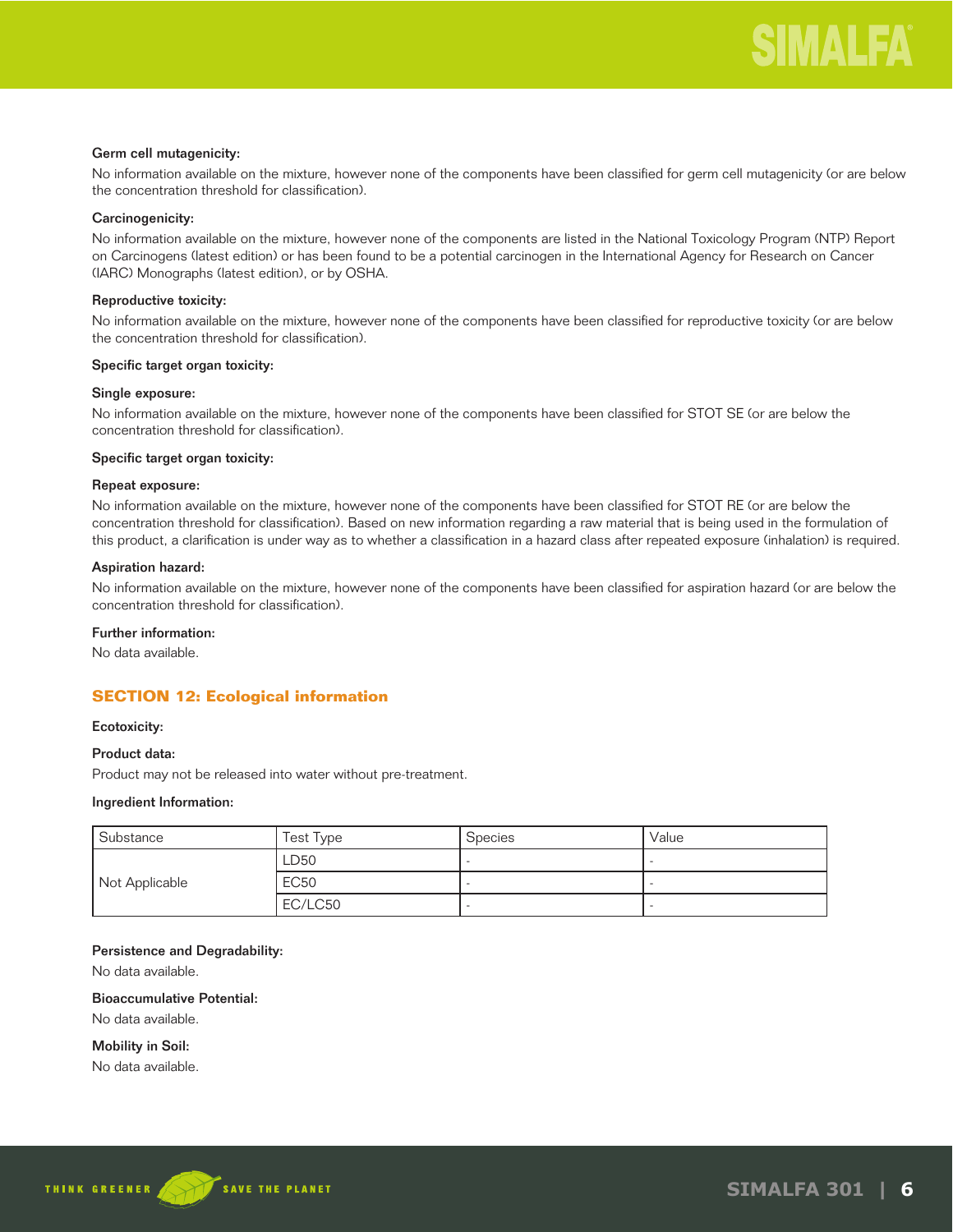## Other adverse effects:

Technically correct releases of minimal concentrations to adapted biological sewage treatment facility, will not disturb the biodegradability of activated sludge. Observe regulations concerning local drainage.

## **SECTION 13: Disposal considerations**

## Appropriate method of disposal of substance or preparation

Dispose of contaminate product and materials used in cleaning up spills or leaks in a manner approved for this material. Consult appropriate Federal, State and Local regulatory agencies to ascertain proper disposal procedures.

## Contaminated packaging:

Completely emptied packing can be recycled.

## **SECTION 14: Transport Information**

## US Department of Transportation Classification (49CFR)

Not regulated under DOT

IMDG Not regulated under IMDG

IATA (Country variations may apply) Not regulated under IATA

## Environmental hazards

Marine pollutant: No.

## Transport in bulk (according to Annex II of MARPOL 73/78 and the IBC Code)

No further relevant information available.

Special precautions which a user needs to be aware of, or needs to comply with, in connection with transport or conveyance either within or outside their premises.

PROTECT FROM FROST/FREEZING

## **SECTION 15: Regulatory Information**

## United States Federal Regulations:

This SDS complies with the OSHA, 29 CFR 1910.1200.

## Toxic Substances Control Act (TSCA):

All substances in this product are listed, as required, or are exempt from the TSCA inventory.

## SARA Superfund and Reauthorization Act of 1986 Title III sections 302, 311,312 and 313:

Section 302 – No chemicals in this material are subject to the reporting requirements of SARA Title III, Section 302.

## CERCLA Hazardous Substance List, 40 CFR 302.4:

This product does not contain chemicals listed on CERCLA.

## Clean Air Act (CAA) Section 112(r) Accidental Release Prevention (40 CFR 68.130):

None

## Clean Water Act Section 311 Hazardous Substances (40 CFR 117.3):

None

## SARA Title III Section 302 Extremely Hazardous Substance (40 CFR 355, Appendix A):

None

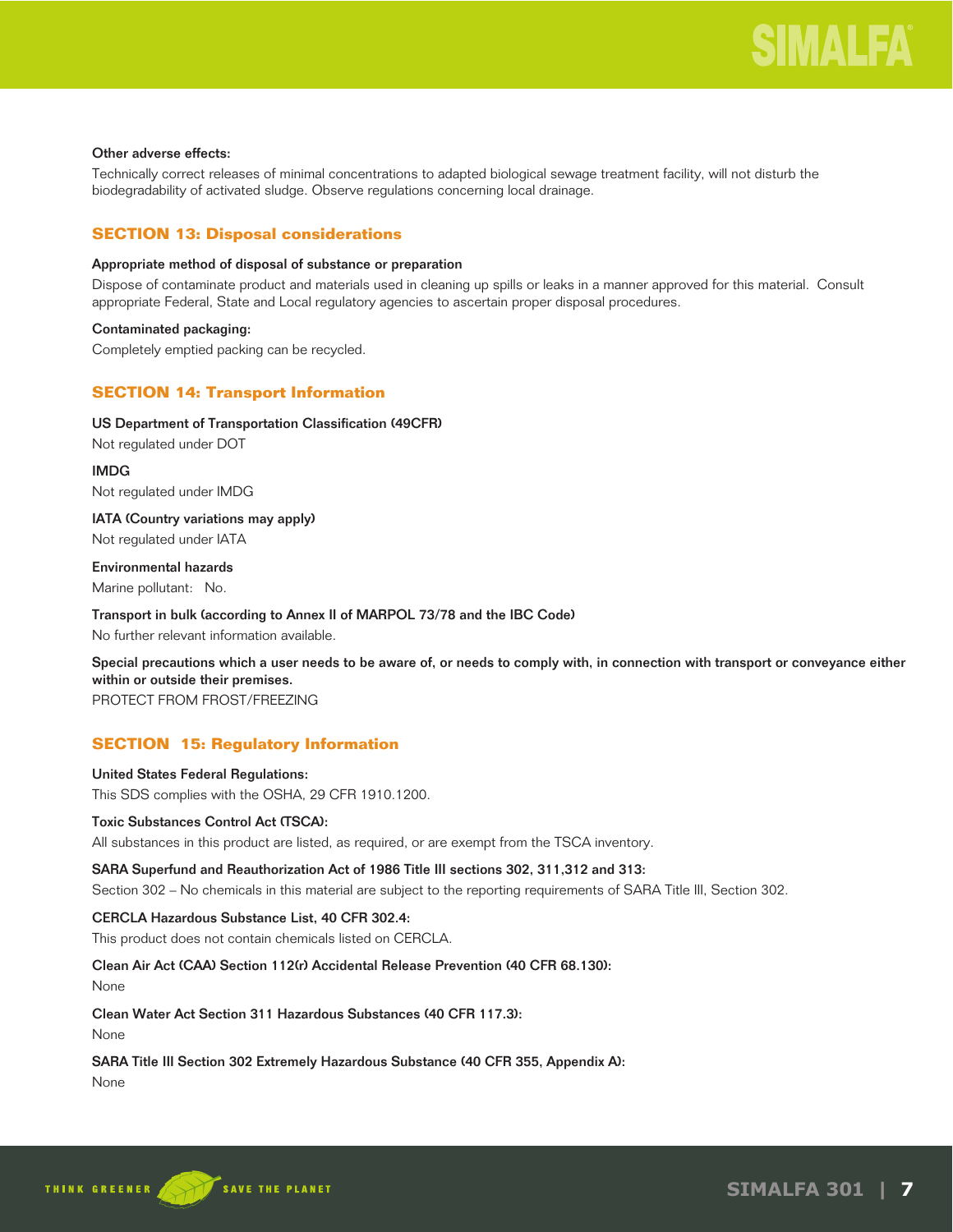

## Section 311/312 (40 CFR 370):

| Acute Health Hazard: No   |  |
|---------------------------|--|
| Chronic Health Hazard: No |  |
|                           |  |
| Pressure Hazard:  No      |  |
| Reactivity Hazard: No     |  |

Section 313 Toxic Release Inventory (40 CFR 372):

None

#### STATE REGULATIONS:

This SDS contains specific health and safety data is applicable for state requirements. For details on your regulatory requirements you should contact the appropriate agency in your state.

#### Massachusetts Right to Know:

None of the components are listed on the Massachusetts Right to Know List.

#### New Jersey Right to Know:

None of the components are listed on the New Jersey Right to Know list.

#### Pennsylvania Right to Know:

None of the components are listed on the Pennsylvania Right to Know List.

Canada WHMIS Hazard Class:

Not applicable

## **SECTION 16: Other Information**

## NFPA Hazard Classification

Health: 1 | Flammability: 0 | Instability: 0 | Special Hazards: None

#### Revision Date: September 11, 2020

#### Disclaimer:

Workers using Simalfa should read and understand this SDS and be trained in the proper use of this material.

This information is accurate to the best of Alfa Adhesives, Inc.'s knowledge, or obtained from sources believed by Alfa Adhesives, Inc. to be accurate. Because many factors may affect processing or application/use, we recommend that you make tests to determine the suitability of this product for your particular purpose prior to use. No warranties of any kind, either expressed or implied, including warranties of merchantability or fitness for a particular purpose, are made regarding products described or designs, data or information set forth, or that the products, designs, data or information may be used without infringing the intellectual property rights of others. In no case shall the descriptions, information, data or designs provided be considered a part of our terms and conditions of sale. Further, you expressly understand and agree that the descriptions, designs, data, and information furnished by Alfa Adhesives, Inc. hereunder are given gratis and Alfa Adhesives, Inc. assumes no obligation or liability for the description, designs, data and information given or results obtained, all such being given and accepted at your risk.

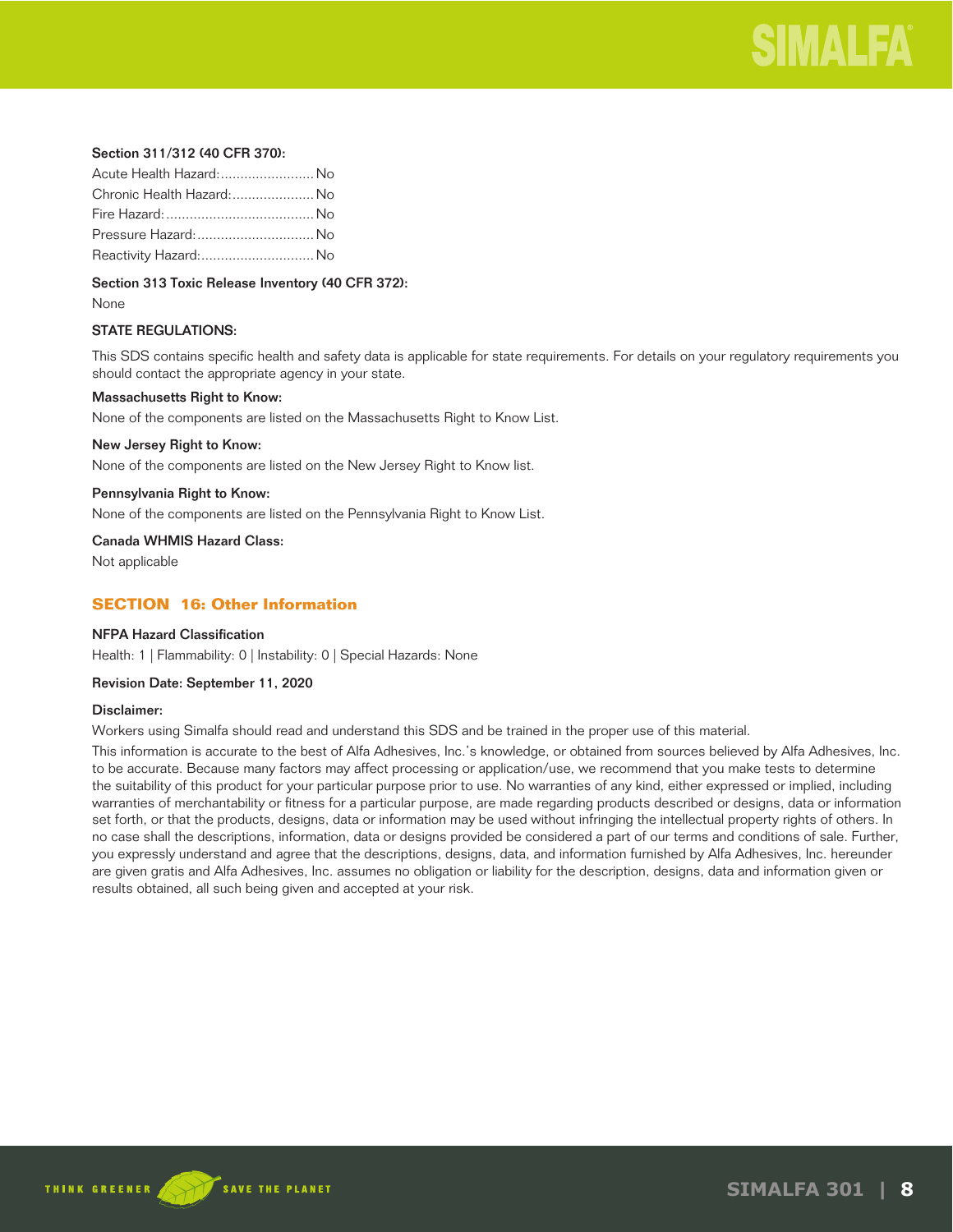# $\{$  HOJA TECNICA $\}$

ISO 9001:2008 REGISTERED | GREENGUARD GOLD + GREENGUARD CERTIFIED

## **SIMALFA 301**

## **Descripción del producto**

SIMALFA 301 es un adhesivo a base de agua sensible a la presión, libre de solventes, utilizado para la unión de espumas, materiales de tapicería y más. El adhesivo tiene una excelente propiedad de adherencia en húmedo (adhesión instantánea) y alta flexibilidad, así como una buena resistencia al calor. El adhesivo, según la aplicación, se aplica a uno o ambos lados por medio de una pistola rociadora de baja presión (HVLP) de alto volumen.

## **Propiedades específicas**

Super tack instantaneo Alto rendimiento Pegue instantáneo Procesos rápidos Aplicación a una sola cara Reposicionabilidad Suave línea de pegue Libre de solventes

## **Certificaciones**

Greenguard Gold + Greenguard Certified

## **Propiedades físicas**

| Contenido de sólidos:~ 27.5%                             |  |
|----------------------------------------------------------|--|
|                                                          |  |
|                                                          |  |
| Viscosidad Brookfield:  4 - 9 cP (Spindal 1/61, 100 RPM) |  |
| Break Elongation:  ~ 600%                                |  |
|                                                          |  |
|                                                          |  |
| Punto de congelación:  32°F (0°C)                        |  |
| Manejo y almacenaje:  Mínimo 5°C, máximo 30°C            |  |
|                                                          |  |
|                                                          |  |

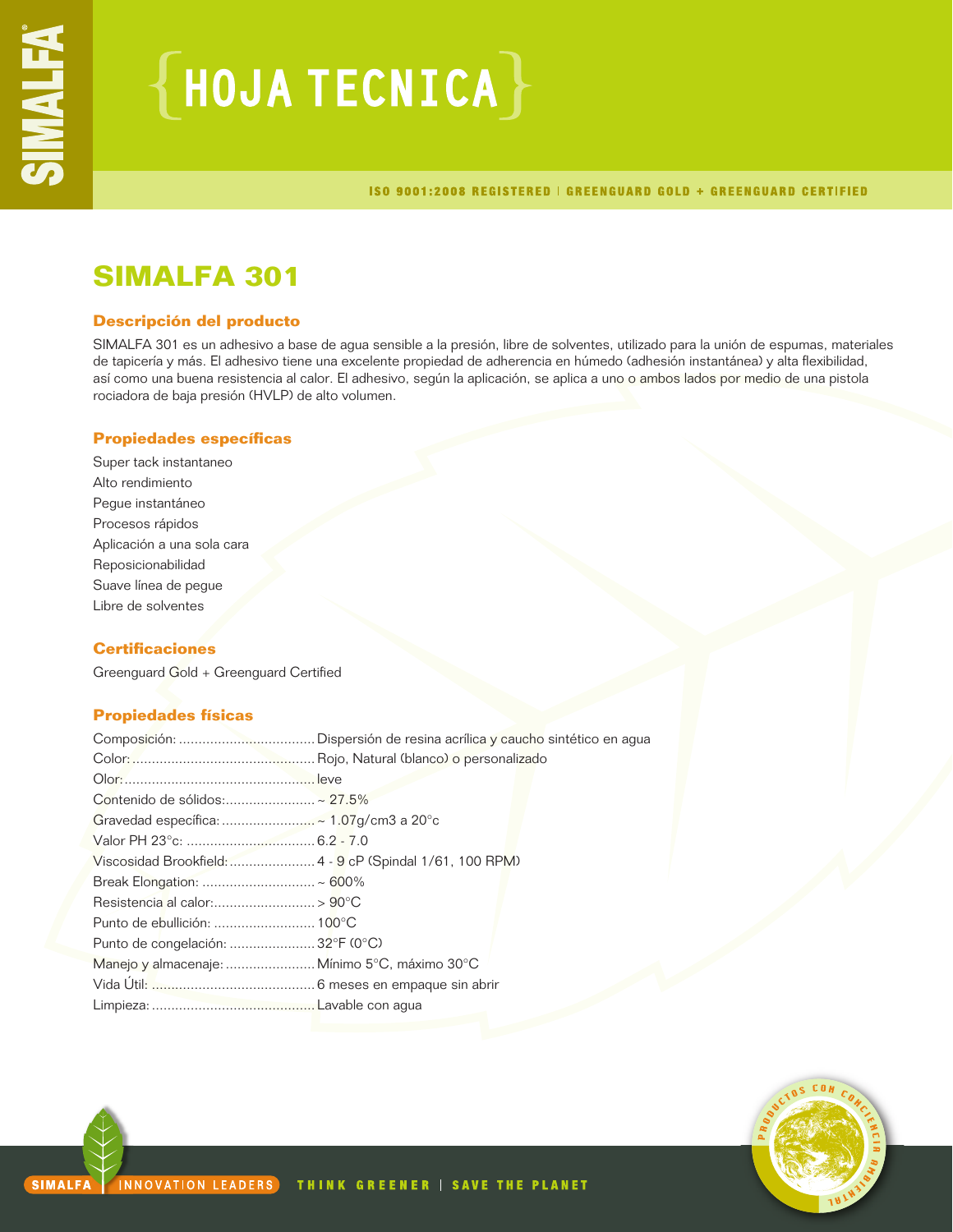## **Presentaciones del producto**

Simalfa está disponible en contenedores de 5, 110 y 250 galones ( 20, 440 y 1000 Kg) Para información adicional, visitar la web en: www.simalfa.com/techinfo/container.htm

## **Preparación de las superficies**

Las superficies deben estar limpias, secas y libres de polvo. Exentas de grasa, aceite, o cualquier otro elemento contaminante que pueda afectar el buen desempeño del adhesivo.

## **Aplicación**

Nunca agite o mezcle antes de su uso. Simalfa puede ser aplicado con pistola en ambas superficies; sin embargo, en muchos casos, puede hacerse aplicación a un solo sustrato, siendo este también un método correcto de aplicación. Sostener la pistola en ángulo recto a una distancia de la superficie, entre 10cm a 20cm y asegurarse de hacer una aplicación uniformemente, que coincida al momento de unir los sustratos.

## **Cobertura**

La cobertura varía dependiendo de la porosidad de los materiales y la fuerza de pegue deseada. El rendimiento aproximado por puede ser de 300 mts2 por galón; en cualquier caso para determinar el consumo adecuado es necesario evaluar las necesidades de cobertura específica a la aplicación.

## **Ensamblaje y tiempo de curado final**

Simalfa ofrece adhesión inmediatamente después de aplicado. Los usuarios pueden reposicionar los sustratos, para mejorar la calidad de su producto, sin necesidad de nuevas aplicaciones. Presión mecánica o manual puede ser aplicada para mejorar las cualidades de la cohesión inicial. Adicionalmente, permite dejar hasta 15 minutos de tiempo abierto antes de hacer la unión si el proceso de producción así lo requiere. Después de 15 minutos el adhesivo se puede secar perjudicando la adhesión.

La adhesión final se logra una vez el agua residual se haya evaporado. A pesar de que la evaporación del agua es rápida, se recomienda esperar 24 horas para realizar pruebas de pegue finales.

## **Equipos y métodos de aplicación**

La forma idónea para la aplicación de los adhesivos SIMALFA es a través de nuestro sistema de caída libre por gravedad y aplicando con nuestras pistolas spray HVLP (high volume low presure) alto volumen baja presión. Otras pistolas pueden llegar a funcionar con nuestro sistema.

Podemos ofrecer el asesoramiento técnico para el uso apropiado de nuestro adhesivo.

Metodos de Aplicación: ....................Spray manual, spray automatico, rodillo o brocha.

| Pistola de Aplicación Spray:  SIMALFA HVLP |                                                                                                                                                           |
|--------------------------------------------|-----------------------------------------------------------------------------------------------------------------------------------------------------------|
| Tamaño de la Aguja:  1.5 mm - 2.0 mm       |                                                                                                                                                           |
|                                            | Método de Dosificación:Sistema de flujo libre (patente#:5868319) o tanque presurizado. Por sistemas de bombeo no es<br>recomendado hacer la dosificación. |
|                                            | plástico. En ningún caso utilizar metales como, aluminio, acero, lata, etc.                                                                               |
|                                            | Limpieza de los Equipos:  Usar solamente agua. Nunca usar solventes de ningún tipo. NO SE RECOMIENDA SUMERGIR<br>LA PISTOLA EN AGUA.                      |

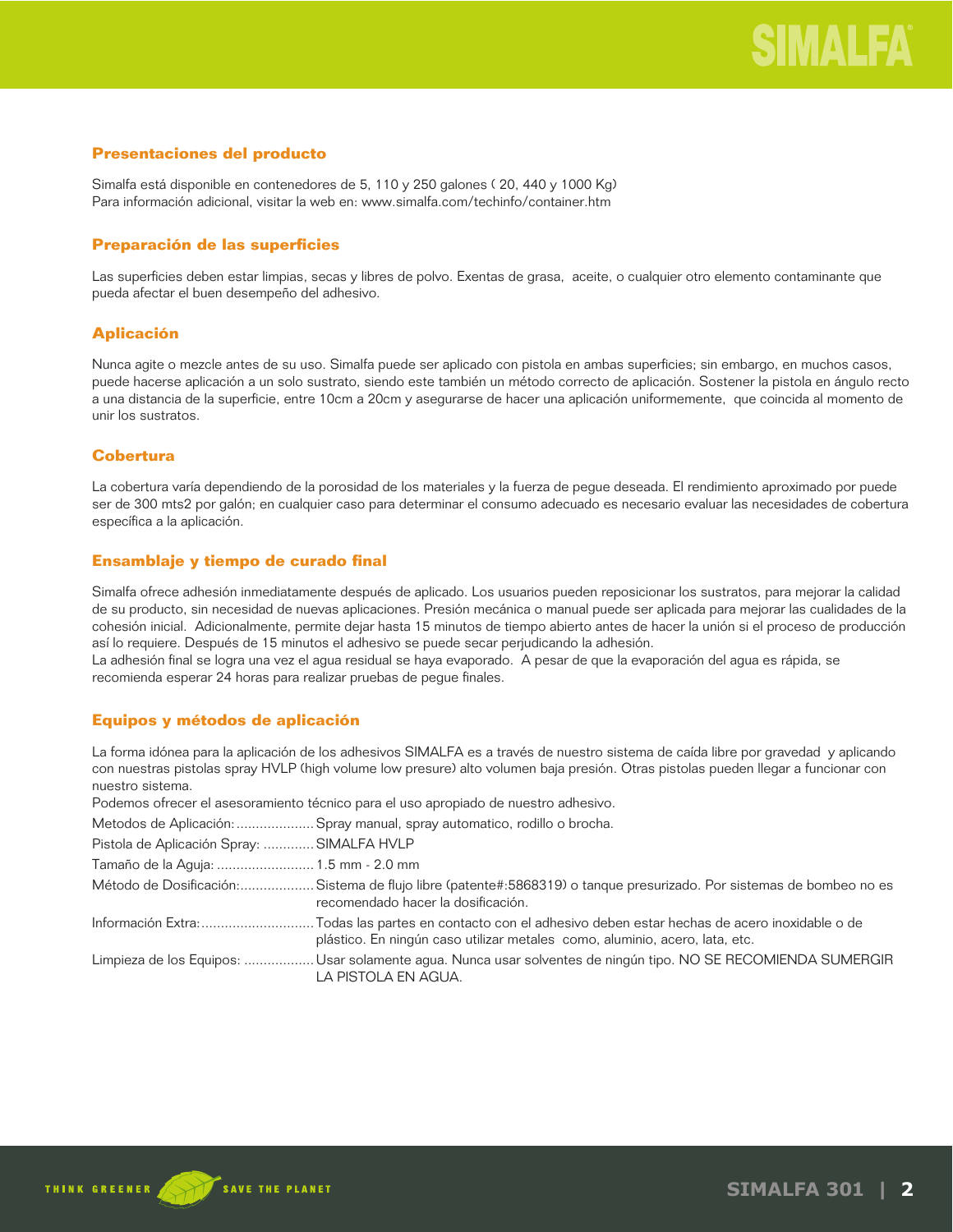## **Limpieza**

En caso que el adhesivo este húmedo (liquido) se puede remover con agua. El adhesivo seco en superficies porosas como lo son telas y espumas no podrá ser removido. Se recomienda a los usuarios evitar que el adhesivo caiga en zonas no deseadas.

## **Configuración sugerida de la pistola pulverizadora para comenzar**

Para configurar la pistola pulverizadora, gire la perilla completamente apretada. Con un marcador Sharpie, coloque un punto en la posición de las 12 en punto. Luego desenrosque hasta alcanzar la posición deseada (contando vueltas y vueltas parciales en incrementos de ¼). A continuación se presentan algunas configuraciones iniciales para facilitar las cosas.

| <b>Spray Gun</b>  | <b>Desired Pattern Width</b> | <b>Atomization Air (Regulator)</b> | <b>Pattern Width Knob</b> | <b>Fluid Volume Knob</b> | Air Knob                    |
|-------------------|------------------------------|------------------------------------|---------------------------|--------------------------|-----------------------------|
| Simalfa G21 2.0mm | $0-3"$                       | 20 psi                             | 0 turns out               | 0.75 turns out           | full open-using regulator   |
| Simalfa G21 2.0mm | $3-6"$                       | 25 psi                             | 0.5 turns out             | 1.0 turns out            | full open - using regulator |

## **Información Preventiva**

Antes de usar SIMALFA 301 por favor referirse a la hoja de seguridad y a la etiqueta del producto, para consultar las recomendaciones de salud y seguridad.

## **Para Información Adicional**

Para pedir información adicional por favor visiten nuestra pagina www.simalfa.com, o contáctenos vía teléfono al 001(973)423-9266 o por correo postal a SIMALFA | 15 Lincoln Street | Hawthorne | NJ | 075006 | EE.UU.

## **Aviso importante**

Esta información es acertada según el mejor conocimiento de Adhesivos Alfa Inc obtenida de fuentes confiables para la misma. Dado que muchos factores pueden intervenir en el desempeño, procesamiento o aplicación, nosotros recomendamos que haga pruebas para determinar la idoneidad del producto con su uso en particular. Este producto no cuenta con garantías de ningún tipo, ni expresas ni implícitas, incluyendo garantías de come ciabilidad o uso específico o en cuanto a las descripciones, diseños de los productos o información establecida. En ningún caso debe la información y diseño ser tomada como términos y condiciones para la compra del producto. Se debe entender toda la información, diseños y descripciones como material gratis dada por Alfa Adhesives, Inc. Por lo tanto Alfa Adhesives Inc no asume ninguna responsabilidad ni obligación sobre los conceptos, diseños e información dados, todos deben ser aceptados bajo su propia responsabilidad y riesgo.

## **TDS redactada por:**

Alfa Adhesives, Inc. (SIMALFA) 15 Lincoln Street Hawthorne, NJ 07506 EE.UU. Tel: 001.973.423.9266 Fax: 001.973.423.9264

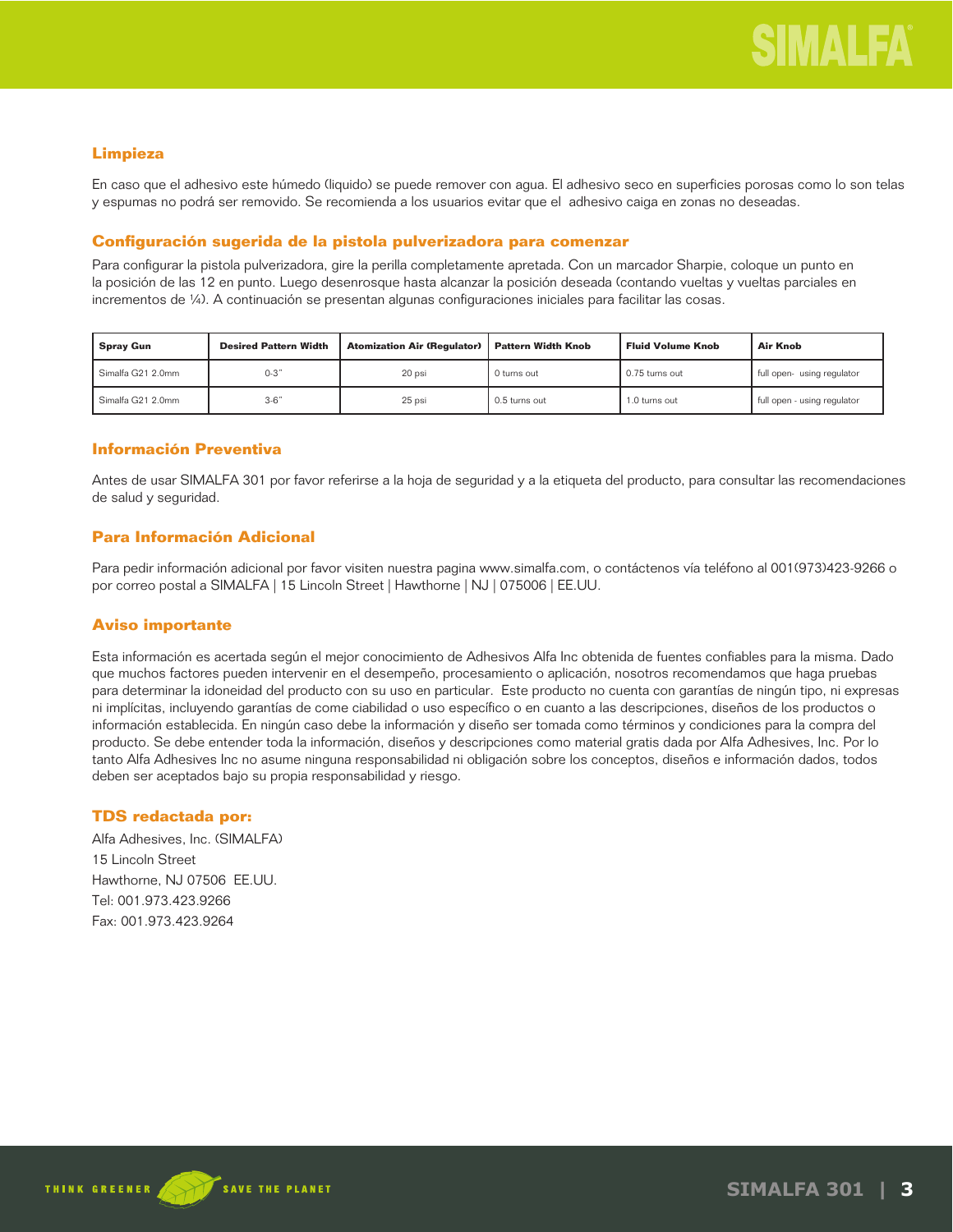# ${HoudA DE SEGURIDAD}$

ISO 9001:2008 REGISTERED | GREENGUARD GOLD + GREENGUARD CERTIFIED

## **SIMALFA 301**

## **SECCIÓN 1: Identificación**

| Identificador de Producto: SIMALFA 301          |                                                                                                                                          |
|-------------------------------------------------|------------------------------------------------------------------------------------------------------------------------------------------|
|                                                 |                                                                                                                                          |
|                                                 |                                                                                                                                          |
|                                                 |                                                                                                                                          |
|                                                 | Uso de la sustancia/mezcla:  Adhesivos, Uso industrial, Espuma flexible de unión, Fabricación de muebles,<br>Construcción de un vehículo |
|                                                 |                                                                                                                                          |
| Fabricante información:                         |                                                                                                                                          |
|                                                 |                                                                                                                                          |
|                                                 | Dirección de la compañía: 15 Lincoln Street, Hawthorne NJ 07506 Estados Unidos de América/USA                                            |
|                                                 | Horas de oficina (Lunes – Viernes)  6.00 am (de la mañana) to 5:00 pm (de la tarde)                                                      |
| Compañía número de teléfono: 1.973.423.9266     |                                                                                                                                          |
|                                                 | Empresa Contacto Nombre:  Darren Gilmore, darren.gilmore@simalfa.com                                                                     |
| Teléfono en caso de emergencia:  1.973.423.9266 |                                                                                                                                          |

## **SECCIÓN 2: Identificación de los peligros**

Clasificación de la sustancia o mezcla, de conformidad con el reglamento párrafo (d) de la regulación §1910.1200:

| Peligros para la salud: No está clasificado      |                                                                                                                         |
|--------------------------------------------------|-------------------------------------------------------------------------------------------------------------------------|
|                                                  | Peligros ambientales:  No están cubiertos por OSHA GHS §1910.1200                                                       |
| Peligroso para el medio                          |                                                                                                                         |
|                                                  |                                                                                                                         |
| Palabra de Advertencia GHS:  No aplica           |                                                                                                                         |
| Indicación de Peligro GHS:  No aplica            |                                                                                                                         |
| Pictograma de Peligro GHS:  No se usa pictograma |                                                                                                                         |
| <b>Consejos de Prudencia GHS:</b>                |                                                                                                                         |
|                                                  |                                                                                                                         |
|                                                  |                                                                                                                         |
|                                                  |                                                                                                                         |
|                                                  |                                                                                                                         |
|                                                  | Peligro no clasificadas de otro modo:  Evite la inhalación de neblinas de pulverización y / o vapores de pulverización. |
| Porcentaje de ingrediente(s)                     |                                                                                                                         |
| de toxicidad aguda desconocida:  No aplica.      |                                                                                                                         |
|                                                  |                                                                                                                         |

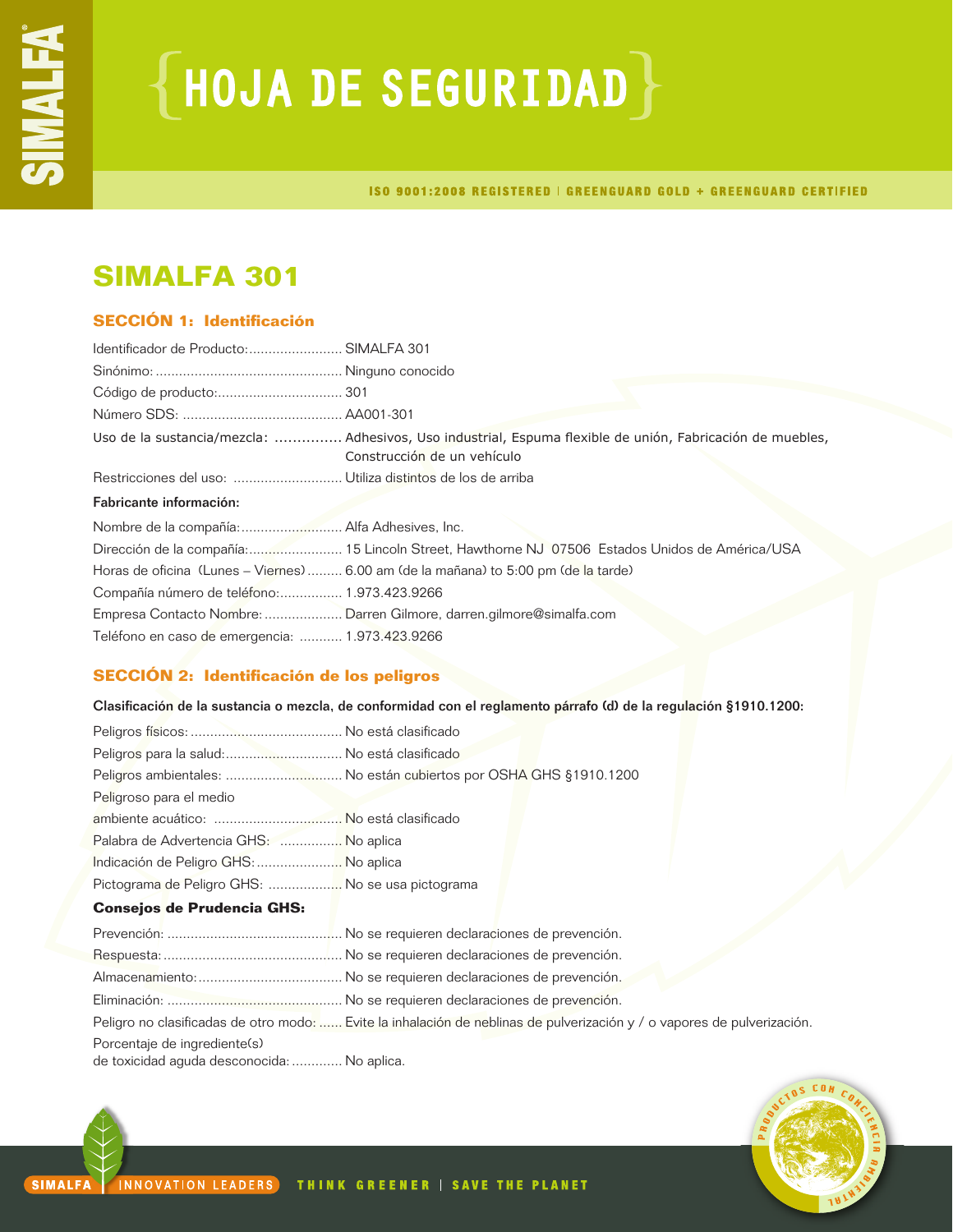

## **Sección 3, Composición/información sobre los componentes**

#### Mezcla:

CR (polychloroprenes, caucho de cloropreno). Aditivo. Agua.

| l Chemical Name                        | CAS# | <b>Concentration (weight %)</b> |
|----------------------------------------|------|---------------------------------|
| No hay componentes peligrosos por      |      |                                 |
| l encima del umbral de clasificación l |      |                                 |

Nota : El saldo de los ingredientes no están clasificados como peligrosos o están por debajo del umbral de clasificación con los criterios de la Federal OSHA Estándar de Comunicación de Peligros 29 CFR 1910.1200.

## **Sección 4, Primeros auxilios**

#### Descripción de las medidas necesarias:

#### Inhalación:

Transportar a la persona al aire libre. . En caso de irritación del tracto respiratorio buscar asistencia médica.

#### Contacto con la piel:

En caso de contacto con la piel, lavar con agua y jabón inmediato.

#### En caso de irritación cutánea:

Consultar a un médico.

#### Contacto con los ojos:

En caso de contacto con los ojos, manteniendo los párpados bien separados y lavar inmediatamente con abundante agua prolongadamente, durante al menos 5 minutos. Posteriormente consultar a un oftalmólogo

#### Ingestión:

Buscar asistencia médica inmediata.

#### Síntomas/efectos más importantes, agudos y retardados:

Ninguno actualmente conocido.

Indicación de la necesidad de recibir atención médica inmediata y tratamiento especial requerido en caso necesario:

Si se observan los síntomas, consulte a un médico y darles esta SDS.

## **Sección 5, Medidas de lucha contra incendios**

#### Medios de extinción apropiados:

Agua, Espuma, Polvo seco.

### Material extintor inadecuado:

Ninguno conocido .

#### Peligros específicos de los productos químicos:

El producto no es combustible. No inhalar humos procedentes de incendios o de vapores de descomposición. Los productos de combustión – Gases irritantes y vapores.

#### Equipo de protección especial y precauciones para los equipos de lucha contra incendios:

Llevar ropa de protección completa y equipo de respiración autónomo aprobado por NIOSH. Utilizar agua para enfriar los contenedores expuestos al fuego.

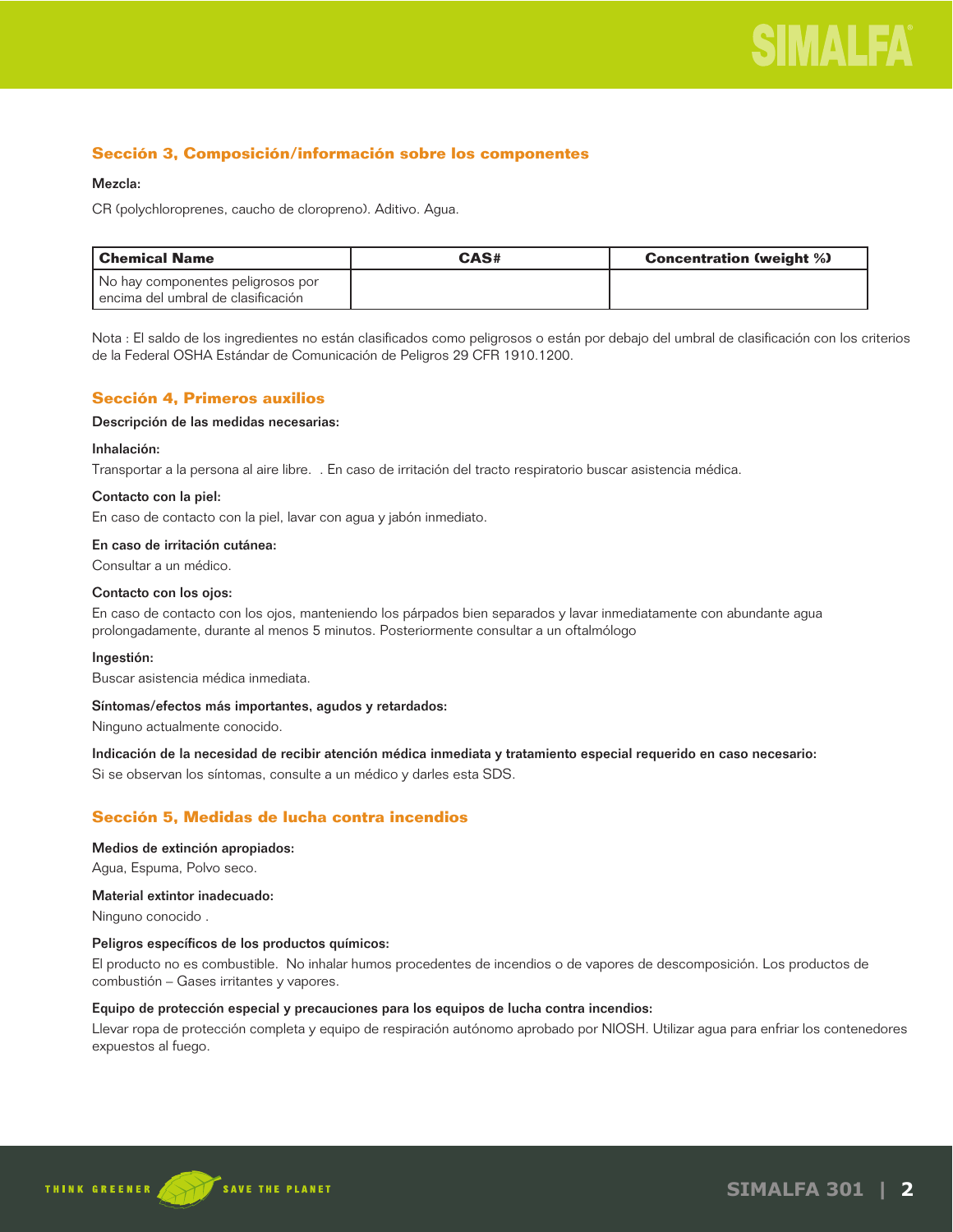## **Sección 6, Medidas que deben tomarse en caso de vertido accidental**

#### Precauciones individuales, equipos de protección y procedimientos de emergencia:

Usar el equipo de protección personal (EPP) adecuado tales como: guantes, gafas y ropa de protección cuando sea necesario basándose en las condiciones (Vea la Sección 8). Vea la Sección 2 y 7 para obtener información adicional sobre los peligros y medidas cautelares. Quitar la ropa contaminada.

#### Precauciones Medioambientales:

Detener la fuga si puede hacerse sin riesgo. No verter en desagües ni en el medio ambiente acuático. Cubrir los desagües.

#### Métodos y materiales de aislamiento y limpieza:

Recoger mecánicamente el producto. Absorber inmediatamente el producto derramado con sólidos inertes como arcilla o tierra de diatomeas, agente aglutinante ácido o universal. Limpiar las superficies contaminadas a fondo. Conservar el agua de lavado contaminada y deseche. Eliminar en un lugar de tratamiento adecuado de acuerdo con las regulaciones locales / regionales / internacionales.

## **Sección 7, Manipulación y almacenamiento**

### Precauciones para una manipulación segura:

Se deben seguir las precauciones necesarias para el manejo de productos químicos. Si es imposible o insuficiente de succión de las inmediaciones, una buena ventilación del lugar de trabajo debe garantizarse. Use buenas prácticas de higiene personal y usar el equipo de protección personal (EPP) adecuado (vea la Sección 8). . Lavarse las manos y otras áreas expuestas con un jabón suave y agua antes de tomar un descanso del trabajo y abandonar el trabajo

### Condiciones de almacenamiento seguro, incluidas cualesquiera incompatibilidades:

Conservar únicamente en el recipiente original. Mantener el recipiente herméticamente cerrado.

## Temperatura de almacenamiento:

5 - 30°C

#### Duracion:

6 meses en envase cerrado.

## **Sección 8, Controles de exposición/protección personal**

#### Parámetros de control:

#### Límites de exposición laboral:

No contiene sustancias que sobrepasen el límite de concentración fijado un límite de exposición ocupacional.

| I US OSHA HAZARDOUS COMPONENTS (29 CFR 1910.1200):   |  |  |
|------------------------------------------------------|--|--|
| Permissible Exposure Limits                          |  |  |
| PEL-STEL (15 min)<br>l Substance<br>PEL-TWA (8 hour) |  |  |
| Not Applicable                                       |  |  |

| US ACGIH Threshold Limit Values |                  |                   |
|---------------------------------|------------------|-------------------|
| l Substance                     | TLV-TWA (8 hour) | TLV-STEL (15 min) |
| Not Applicable                  |                  |                   |

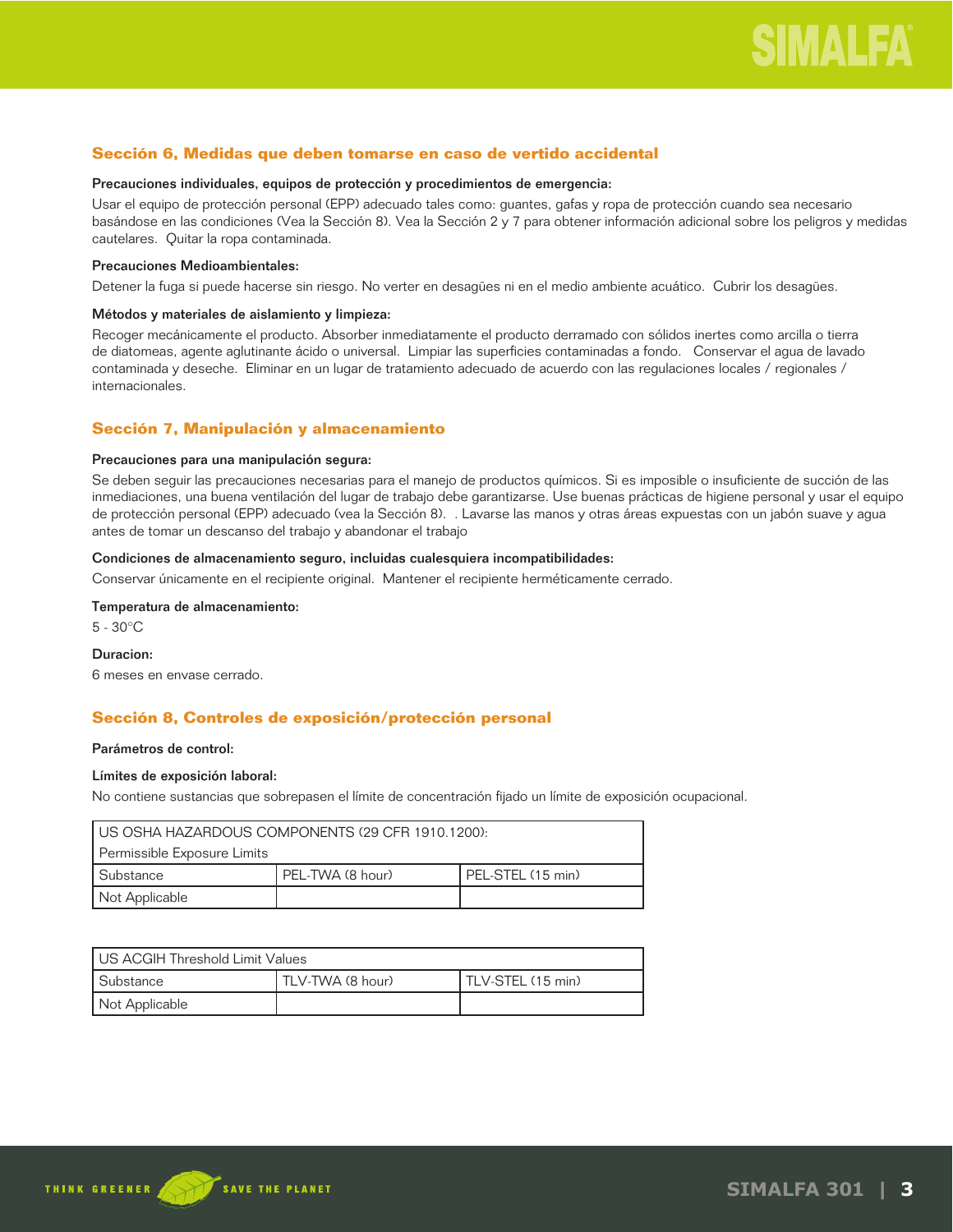

| NIOSH Exposure Limits |     |        |  |
|-----------------------|-----|--------|--|
| Substance             | TWA | ' STEL |  |
| Not Applicable        |     |        |  |

#### Controles apropiados de ingeniería:

Ventilación general del área debe ser adecuada. También vea la Sección 7.

Medidas de protección individual, tales como equipos de protección personal:

Protección ocular y el rostro: Utilice gafas de protección adecuados.

Protección de los ojos debe cumplir con las regulaciones OSHA.

#### Protección de la piel y de las manos:

Utilice guantes de protección adecuados. Inspeccione los guantes antes de su uso. Utilice la técnica correcta de quitarse los guantes (sin tocar la superficie exterior del guante) para evitar el contacto de la piel con este producto. Deseche los guantes contaminados después de su uso, de acuerdo con las leyes aplicables y buenas prácticas de laboratorio. Lavar y secar las manos.

### Protección de las vías respiratorias:

Evite la inhalación de neblinas de pulverización y / o vapores de pulverización. Trabaje en áreas bien ventiladas, donde la evaluación de riesgos muestra que los respiradores purificadores de aire son apropiados, use un respirador tipo N95 (EE. UU.) O tipo P2 (EN 143). Use respiradores y componentes probados y aprobados bajo estándares gubernamentales apropiados como NIOSH (EE. UU.) O CEN (UE).

## Otros:

Otra ropa de protección puede ser necesaria dependiendo de grado de exposición.

#### Peligros térmicos:

No hay datos disponibles

## **Sección 9, Propiedades físicas y químicas**

#### Apariencia

| Punto de fusión/solidificación:  No aplicable                         |  |
|-----------------------------------------------------------------------|--|
|                                                                       |  |
|                                                                       |  |
|                                                                       |  |
|                                                                       |  |
| Inflamabilidad (sólido, gas):  No es inflamable                       |  |
| Límites de inflamabilidad superior/inferior o límites de explosividad |  |
|                                                                       |  |
| Límites de inflamabilidad: superior %:  No aplicable                  |  |
| Límites de explosividad: inferior %: No aplicable                     |  |
| Límites de explosividad: superior %: No aplicable                     |  |
|                                                                       |  |

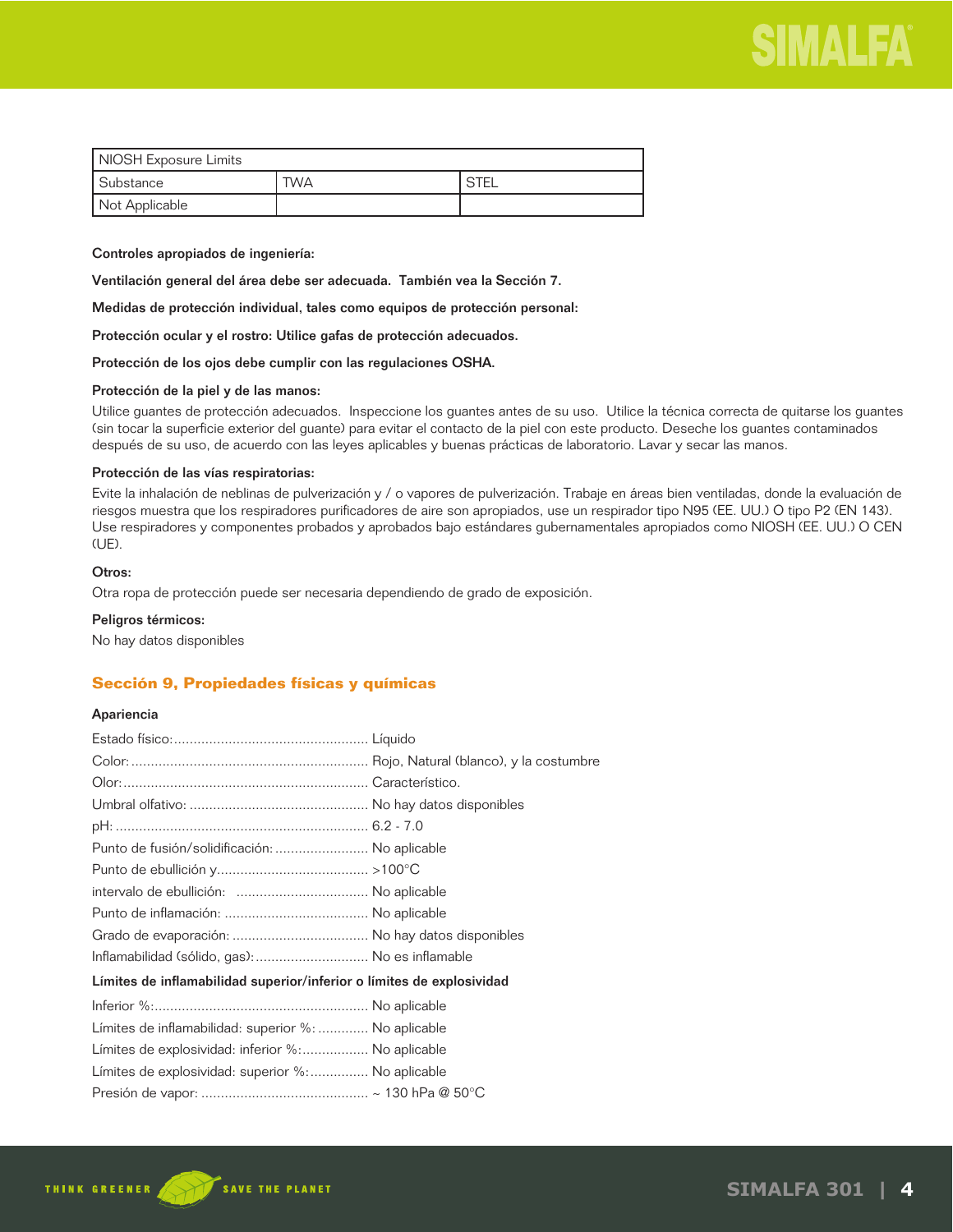

| Coeficiente de partición (n-octanol/agua):  No hay datos disponibles |  |
|----------------------------------------------------------------------|--|
| Temperatura de autoignición: No hay datos disponibles                |  |
| Temperatura de descomposición:  No hay datos disponibles             |  |
|                                                                      |  |
| Otra información:                                                    |  |

## **Sección 10, Estabilidad y reactividad**

| Posibilidad de reacciones peligrosas:  Ninguno conocido. |                                                                                                             |
|----------------------------------------------------------|-------------------------------------------------------------------------------------------------------------|
| Condiciones que deben evitarse: No congele.              |                                                                                                             |
|                                                          |                                                                                                             |
|                                                          | Productos de descomposición peligrosos: La descomposición térmica puede liberar gases y vapores irritantes. |

## **Sección 11, Información toxicológica**

### Información sobre posibles vías de exposición:

## Síntomas relacionados con las características físicas, químicas y toxicológicas:

No se espera ninguna.

## Efectos retardados e inmediatos y efectos crónicos producidos por una exposición a corto o largo plazo: No se espera ninguna.

### Medidas numéricas de toxicidad:

Información Ingrediente:

| l Substance | Test Type (species)     | Value |
|-------------|-------------------------|-------|
| No aplica   | LD50 Oral (Ratón)       |       |
|             | LD50 Dérmico (Conejo)   |       |
|             | LC50 Inhalación (Ratón) |       |

## Corrosión/irritación en la piel:

Contactos frecuentes o prolongado con la piel puede causar irritación dérmica.

## Lesiones/irritación graves en los ojos:

No se espera que cause lesiones/irritación graves en los ojos.

## Sensibilización respiratoria:

No hay información disponible sobre la mezcla, sin embargo ninguno de los componentes se han clasificado como sensibilizador respiratorio (o están por debajo del umbral de concentración para la clasificación).

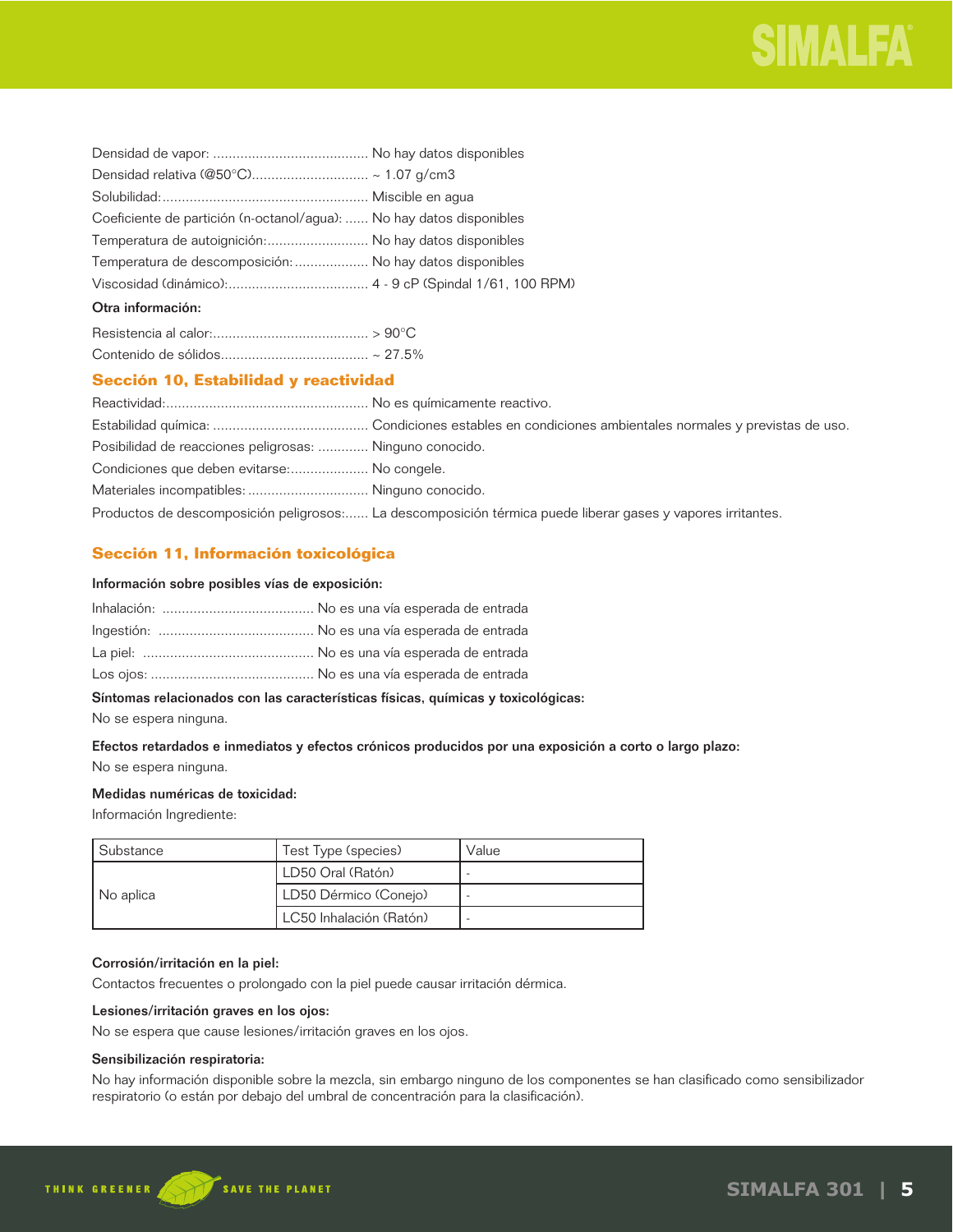#### Sensibilización de la piel:

No hay información disponible sobre la mezcla, sin embargo ninguno de los componentes se han clasificado como un sensibilizador de la piel (o están por debajo del umbral de concentración para la clasificación).

## Mutagenidad de células germinativas:

No hay información disponible sobre la mezcla, sin embargo ninguno de los componentes se han clasificado como mutagenidad de células germinativas (o están por debajo del umbral de concentración para la clasificación).

## Carcinogenicidad:

No hay información disponible sobre la mezcla, sin embargo ninguno de los componentes está listado en el Programa Nacional de Toxicología - Informe sobre Carcinógenos (National Toxicology Program (NTP) Report on Carcinogens) (última edición) o se ha encontrado para ser un carcinógeno potencial en la Agencia Internacional para la Investigación del Cáncer (International Agency for Research on Cancer (IARC)) Monografías (última edición), o por la OSHA.

## Toxicidad a la reproducción:

No hay información disponible sobre la mezcla, sin embargo ninguno de los componentes se han clasificado como toxicidad a la reproducción (o están por debajo del umbral de concentración para la clasificación).

### Toxicidad sistémica para órganos

### diana (exposición única):

No hay información disponible sobre la mezcla, sin embargo ninguno de los componentes se han clasificado como Toxicidad sistémica para órganos diana (exposición única) (o están por debajo del umbral de concentración para la clasificación).

#### Toxicidad sistémica para órganos

#### diana (exposición repetida):

No hay información disponible sobre la mezcla, sin embargo, ninguno de los componentes ha sido clasificado para STOT RE (o están por debajo del umbral de concentración para la clasificación). Sobre la base de nueva información sobre una materia prima que se está utilizando en la formulación de este producto, se está aclarando si es necesaria una clasificación en una clase de peligro después de una exposición repetida (inhalación).

#### Peligro por aspiración:

No hay información disponible sobre la mezcla, sin embargo ninguno de los componentes se han clasificado como peligro por aspiración (o están por debajo del umbral de concentración para la clasificación).

## Información adicional:

Ninguno conocido.

## **Sección 12, Información ecotoxicológia**

#### Ecología:

## Datos del producto:

El producto no puede ser liberado en el agua sin tratamiento previo.Ingredient Information:

#### Información Ingrediente:

| Substance | Test Type   | <b>Species</b> | Value |
|-----------|-------------|----------------|-------|
| No aplica | LD50        |                |       |
|           | <b>EC50</b> |                |       |
|           | EC/LC50     |                |       |

## Persistencia y degradabilidad:

No hay datos disponibles

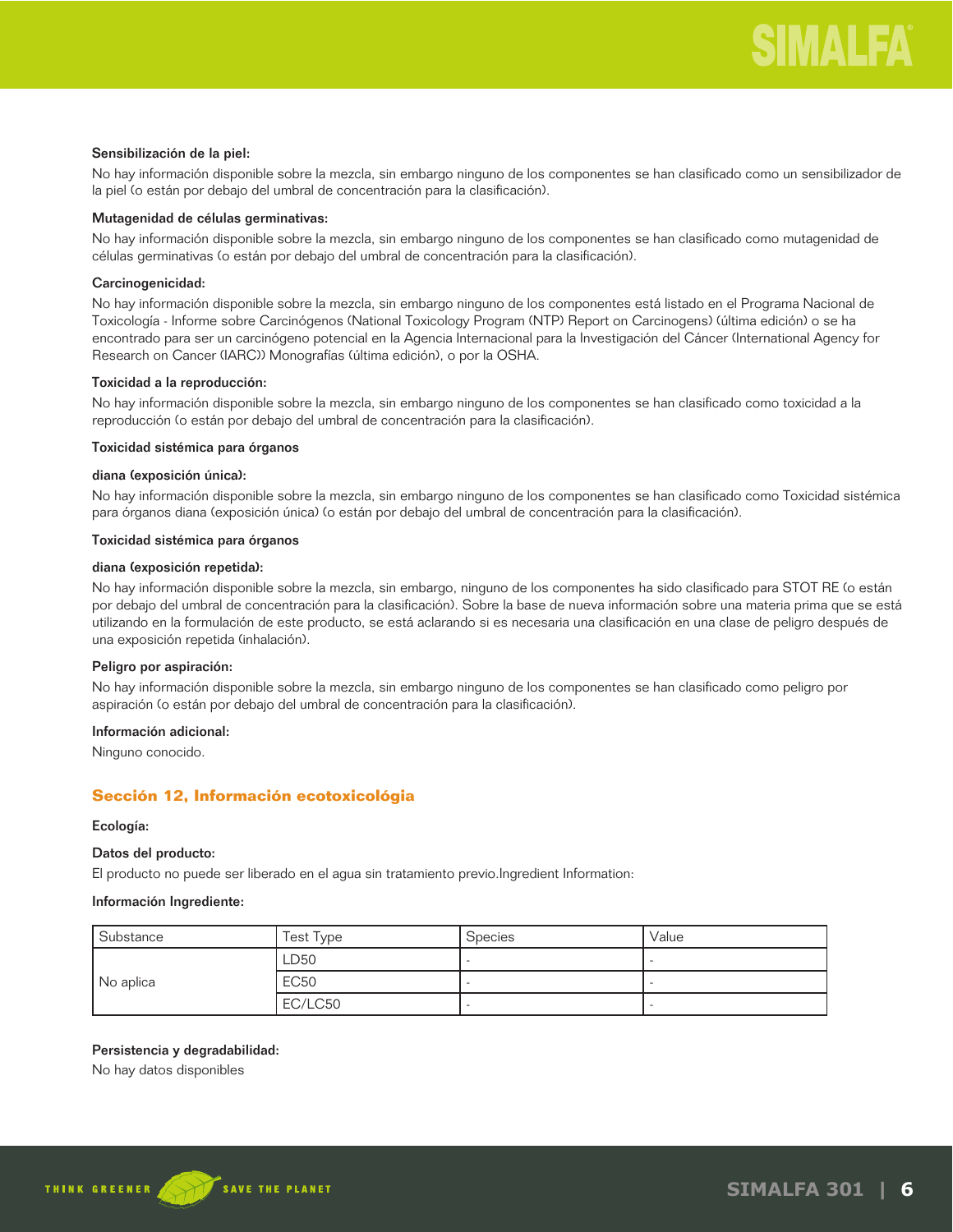#### Potencial de bioacumulación:

No hay datos disponibles

Movilidad en suelo:

No hay datos disponibles

#### Otros efectos adversos:

Técnicamente versiones correctas de concentración débil en adecuadas estaciones de depuración biológica, no hay que esperar perturbaciones de la biodegradabilidad de los lodos activados. Observar las prescripciones relativas drenajes locales.

## **Sección 13, Información relativa a la eliminación de los productos**

### Proceso de eliminación de sustancias o preparados:

Deshágase de producto contaminante y los materiales utilizados en la limpieza de derrames o fugas de una manera aprobada para este material. Consulte Federales, Estatales y Locales agencias reguladoras apropiadas a determinar los procedimientos adecuados de eliminación.

#### Envases contaminados:

Embalaje completamente vaciado se puede reciclar.

## **Sección 14, Información relativa al transporte**

## US Departamento de Transporte (49CFR)

No regulado

#### Código Marítimo Internacional de Mercancías Peligrosas (IMDG)

No regulado

## Asociación Internacional de Transporte Aéreo (IATA) (Pueden aplicación variantes según países) No regulado

Peligros ambientales

Contaminante marino: No

## Transporte a granel (de acuerdo con el Anexo II de MARPOL 73/78 y el código IBC)

Ninguna otra información pertinente disponible.

Precauciones especiales que el usuario necesita para tener en cuenta, o necesita para cumplir , en relación con el transporte o medio de transporte , ya sea dentro o fuera de sus instalaciones: Proteger de las heladas

## **Sección 15, Información sobre la reglamentación**

#### USA:

Regulaciones federales de Estados Unidos de América: Esta hoja de datos de seguridad cumple con OSHA, 29 CFR 1910.1200.

## Control de Sustancias Tóxicas acto (Toxic Substances Control Act (TSCA)):

Todas las sustancias de este producto están relacionados, según sea necesario, o están exentos de inventario TSCA.

## Reautorización del Superfina acto de 1986 Título III secciones 302, 311,312 y 313 (SARA - Superfund and Reauthorization Act of 1986 Title III sections 302, 311,312 and 313):

Seccione 302 – No hay productos químicos en este material están sujetos a los requisitos de información de SARA Título III, Seccione 302.

Respuesta, Compensación y Responsabilidad Ambiental Ley Integral (Comprehensive Environmental Response, Compensation, and Liability Act - CERCLA) Lista de sustancias peligrosas, 40 CFR 302.4: